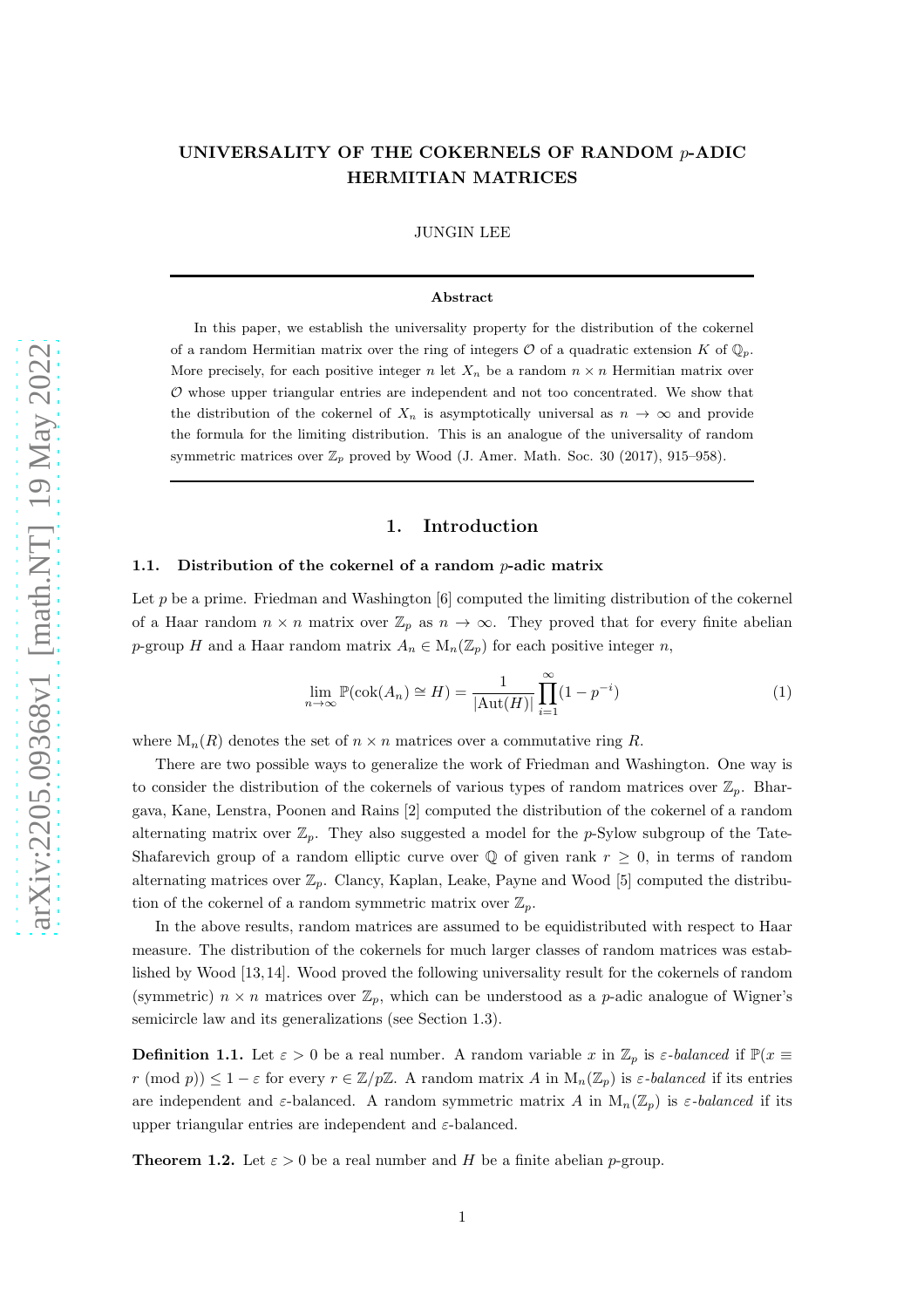(1)([\[14,](#page-20-4) Theorem 1.2]) Let  $A_n$  be an  $\varepsilon$ -balanced random matrix in  $M_n(\mathbb{Z}_p)$  for each n. Then,

$$
\lim_{n \to \infty} \mathbb{P}(\operatorname{cok}(A_n) \cong H) = \frac{1}{|\operatorname{Aut}(H)|} \prod_{i=1}^{\infty} (1 - p^{-i}).
$$

(2)([\[13,](#page-20-3) Theorem 1.3]) Let  $B_n$  be an  $\varepsilon$ -balanced random symmetric matrix in  $M_n(\mathbb{Z}_p)$  for each n. Then,

$$
\lim_{n \to \infty} \mathbb{P}(\text{cok}(B_n) \cong H) = \frac{\# \{ \text{symmetric, bilinear, perfect } \phi : H \times H \to \mathbb{C}^* \}}{|H| |\text{Aut}(H)|} \prod_{i=1}^{\infty} (1 - p^{1-2i}).
$$

Another way is to generalize the cokernel condition. We refer to the introduction of [\[10\]](#page-20-5) for the recent progress in this direction. The following theorem provides the joint distribution of the cokernels  $\text{cok}(P_i(A))$   $(1 \leq j \leq l)$ , where  $P_1(t), \cdots, P_l(t) \in \mathbb{Z}_p[t]$  are monic polynomials with some mild assumptions and A is a Haar random matrix in  $M_n(\mathbb{Z}_p)$ . It is a modified version of the conjecture by Cheong and Huang [\[3,](#page-20-6) Conjecture 2.3].

**Theorem 1.3.** ([\[10,](#page-20-5) Theorem 2.1]) Let  $P_1(t), \dots, P_l(t) \in \mathbb{Z}_p[t]$  be monic polynomials whose mod p reductions in  $\mathbb{F}_p[t]$  are distinct and irreducible, and let  $H_j$  be a finite module over  $R_j :=$  $\mathbb{Z}_p[t]/(P_j(t))$  for each  $1 \leq j \leq l$ . Also let  $A_n$  be a Haar random matrix in  $M_n(\mathbb{Z}_p)$  for each positive integer n. Then we have

$$
\lim_{n \to \infty} \mathbb{P}\left(\frac{\cosh(P_j(A_n)) \cong H_j}{\text{for } 1 \leq j \leq l}\right) = \prod_{j=1}^l \left(\frac{1}{|\text{Aut}_{R_j}(H_j)|} \prod_{i=1}^{\infty} (1 - p^{-i \deg(P_j)})\right). \tag{2}
$$

#### <span id="page-1-1"></span>1.2. Hermitian matrices over  $p$ -adic rings

Before stating the main theorem of this paper, we summarize the basic results on Hermitian matrices over p-adic rings. Let K be a quadratic extension of  $\mathbb{Q}_p$  with the ring of integers  $\mathcal{O} := \mathcal{O}_K$ , the residue field  $\kappa$  and the uniformizer  $\pi$  that we will specify later. Denote the generator of the Galois group  $Gal(K/\mathbb{Q}_p)$  by  $\sigma$ . A matrix  $A \in M_n(\mathcal{O})$  is called *Hermitian* if  $A = \sigma(A^t)$ , where  $A^t$ denotes the transpose of A. Denote the set of  $n \times n$  Hermitian matrices over O by  $H_n(\mathcal{O})$ . For an extension of finite fields  $\mathbb{F}_{p^2}/\mathbb{F}_p$ , the set  $H_n(\mathbb{F}_{p^2})$  is defined by the same way.

Let  $w := \zeta_{p^2-1}$  be a primitive  $(p^2-1)$ -th root of unity in  $\mathbb{Q}_p$ . Then  $K = \mathbb{Q}_p(w)$  is the unique unramified quadratic extension of  $\mathbb{Q}_p$  and satisfies  $\mathcal{O} = \mathbb{Z}_p[w]$  and  $\kappa = \mathcal{O}/p\mathcal{O} \cong \mathbb{F}_{p^2}$ . In this case, fix the uniformizer by  $\pi = p$ . If  $K/\mathbb{Q}_p$  is ramified, then we always have  $\mathcal{O} = \mathbb{Z}_p[\pi]$  and  $\kappa = \mathbb{F}_p$ . When  $K/\mathbb{Q}_p$  is ramified and  $p > 2$ , there exists a uniformizer  $\pi \in \mathcal{O}$  such that  $\sigma(\pi) = -\pi$ . For  $p = 2$ , there are two types of ramified quadratic extensions of  $\mathbb{Q}_2$  ([\[4,](#page-20-7) p. 456]).

- (1)  $K = \mathbb{Q}_2(\sqrt{1+2u})$  for some  $u \in \mathbb{Z}_2^{\times}$ ,  $\pi := 1 + \sqrt{1+2u}$  is a uniformizer and  $\sigma(\pi) = 2 \pi$ .
- (2)  $K = \mathbb{Q}_2(\sqrt{2u})$  for some  $u \in \mathbb{Z}_2^{\times}$ ,  $\pi := \sqrt{2u}$  is a uniformizer and  $\sigma(\pi) = -\pi$ .

For  $a, b \in \mathbb{Z}_p$  and  $c \in \mathcal{O}$ , denote

$$
A(a,b,c) := \begin{pmatrix} a & c \\ \sigma(c) & b \end{pmatrix} \in \mathrm{H}_2(\mathcal{O}).
$$

Now we provide a classification of integral Hermitian forms over  $p$ -adic rings.

<span id="page-1-0"></span>**Proposition 1.4.** ([\[9,](#page-20-8) Section 7]) Assume that  $K/\mathbb{Q}_p$  is unramified. For every  $A \in H_n(\mathcal{O})$ , there exists  $Y \in GL_n(\mathcal{O})$  such that  $YA\sigma(Y^t)$  is diagonal.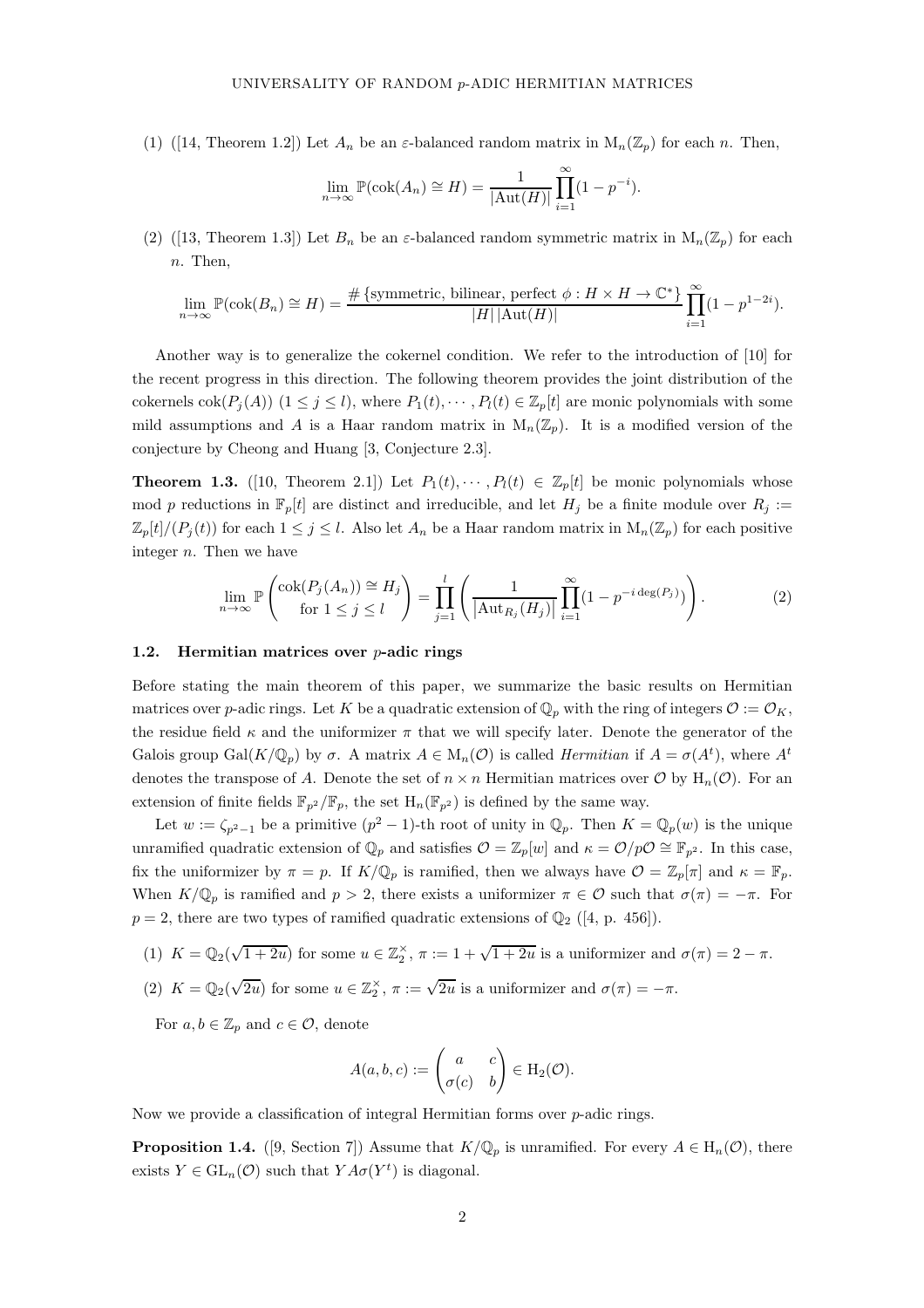**Proposition 1.5.** Assume that  $K/\mathbb{Q}_p$  is ramified. For every  $A \in H_n(\mathcal{O})$ , there exists  $Y \in GL_n(\mathcal{O})$ such that  $YA\sigma(Y^t)$  is a block diagonal matrix consisting of

- (1) the zero diagonal blocks
- (2) diagonal blocks  $\left(u_i p^{d_i}\right)$  for some  $d_i \geq 0$  and  $u_i \in \mathbb{Z}_p^{\times}$
- (3) 2 × 2 blocks of the form  $B_j = A(a_j, b_j, c_j)$  for some  $a_j, b_j \in \mathbb{Z}_p$  and  $c_j \in \mathcal{O}$  such that  $c_j \neq 0$ ,  $a_j$  $\frac{a_j}{c_j} \in \mathcal{O}$  and  $\frac{b_j}{\pi c_j} \in \mathcal{O}$ .

A more precise classification of integral Hermitian forms in the ramified case can be found in [\[9,](#page-20-8) Proposition 8.1] (the case  $p > 2$ ) and [\[4,](#page-20-7) Theorem 2.2] (the case  $p = 2$ ). Note that the statement of Proposition [1.5](#page-1-0) is enough for our purposes.

<span id="page-2-2"></span>**Remark 1.6.** If 
$$
c \neq 0
$$
,  $\frac{a}{c} \in \mathcal{O}$  and  $\frac{b}{\pi c} \in \mathcal{O}$ , then  

$$
\operatorname{cok}(A(a, b, c)) \cong \operatorname{cok}\begin{pmatrix} a & c \\ \sigma(c) - abc^{-1} & 0 \end{pmatrix} \cong (\mathcal{O}/c\mathcal{O})^2.
$$

## <span id="page-2-0"></span>1.3. Main results and the structure of the paper

For a given  $n \times n$  complex Hermitian matrix, its eigenvalue distribution is represented by the empirical spectral distribution (ESD). Wigner [\[12\]](#page-20-9) proved that the ESD of an  $n \times n$  complex matrix whose diagonal entries are i.i.d.  $\mathcal{N}_{\mathbb{R}}(0,1)$  (standard real Gaussian distribution) and upper off-diagonal entries are i.i.d.  $\mathcal{N}_{\mathbb{C}}(0,1)$  (standard complex Gaussian distribution), normalized by 1  $\frac{1}{\sqrt{n}}$ , converges to the *semicircle law* F as  $n \to \infty$ . The density of F is given by

$$
\rho(x) = \begin{cases} \frac{1}{2\pi}\sqrt{4 - x^2} & (|x| \le 2) \\ 0 & (|x| > 2) \end{cases}.
$$

The work of Wigner has been extended to larger classes of complex Hermitian matrices. For each n, let  $A_n$  be a random  $n \times n$  complex Hermitian matrix whose upper triangular entries are independent with mean zero and variance one. Then the ESD of  $\frac{1}{\sqrt{n}}A_n$  converges almost surely to the semicircle law as  $n \to \infty$  under some conditions (see, e.g. [\[1,](#page-20-10) Theorem 2.9]).

The purpose of this paper is to establish the universality result for the distribution of the cokernels of random  $p$ -adic Hermitian matrices. The following theorem is the main result of this paper, which settles a problem suggested by Wood [\[15,](#page-20-11) Open Problem 3.16]. (See Definition [4.1](#page-9-0) and [5.1](#page-14-0) for the definition of  $\varepsilon$ -balanced Hermitian matrices.)

<span id="page-2-1"></span>**Theorem 1.7.** Let  $X_n \in H_n(\mathcal{O})$  be an  $\varepsilon$ -balanced random matrix for each n and  $\Gamma$  be a finite O-module.

(1) (Theorem [4.13\)](#page-14-1) If  $K/\mathbb{Q}_p$  is unramified, then

$$
\lim_{n \to \infty} \mathbb{P}(\text{cok}(X_n) \cong \Gamma) = \frac{\# \{ \text{Hermitian, perfect } \delta : \Gamma \times \Gamma \to K/\mathcal{O} \}}{|\text{Aut}_{\mathcal{O}}(\Gamma)|} \prod_{i=1}^{\infty} (1 + \frac{(-1)^i}{p^i}).
$$
 (3)

(2) (Theorem [5.11\)](#page-19-0) If  $K/\mathbb{Q}_p$  is ramified, then

$$
\lim_{n \to \infty} \mathbb{P}(\text{cok}(X_n) \cong \Gamma) = \frac{\# \{ \text{Hermitian, perfect } \delta : \Gamma \times \Gamma \to K/\mathcal{O} \}}{|\text{Aut}_{\mathcal{O}}(\Gamma)|} \prod_{i=1}^{\infty} (1 - \frac{1}{p^{2i-1}}). \tag{4}
$$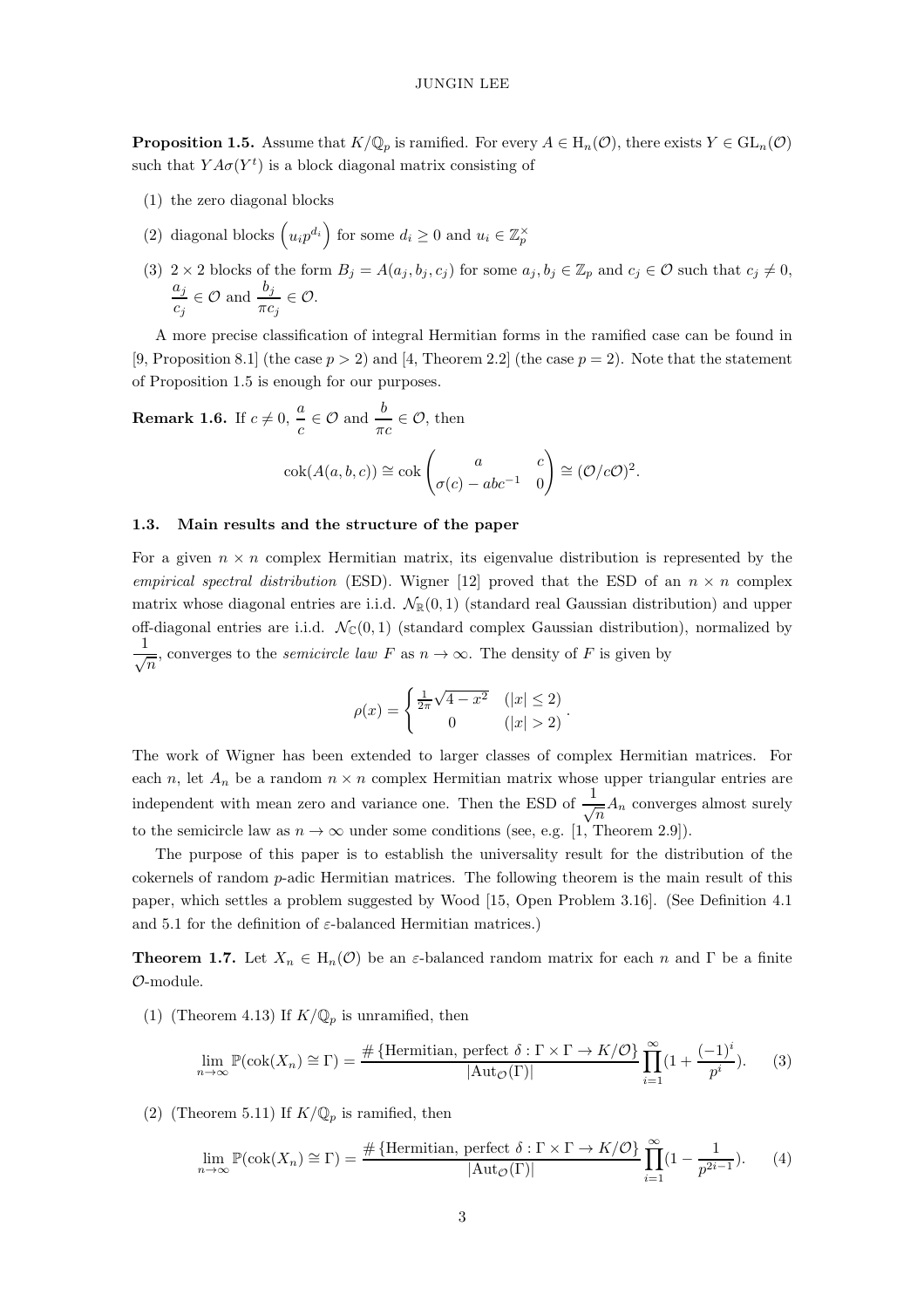In Section [2,](#page-3-0) we provide a proof of Theorem [1.7](#page-2-1) under the assumption that each  $X_n$  is equidistributed with respect to Haar measure. Our proof follows the strategy of [\[5\]](#page-20-2), combined with the classification of integral Hermitian forms over  $\mathcal O$  provided in Section [1.2.](#page-1-1) To extend this result to  $\varepsilon$ -balanced Hermitian matrices, we use the *moments* as in the symmetric case. For a random O-module M and a given O-module H, the H-moment of M is defined by the expected value  $\mathbb{E}(\#\operatorname{Sur}_{\mathcal{O}}(M, H))$  of the number of surjective  $\mathcal{O}\text{-module homomorphisms from }M$  to H.

The key point is that if we know the  $H$ -moment of  $M$  for every  $H$  and the moments are not too large, then we can recover the distribution of a random  $\mathcal{O}\text{-module }M$ . In Section [3,](#page-7-0) we show that the limiting distribution of the cokernels of Haar random Hermitian matrices over  $\mathcal O$  is determined by their moments. After that, we prove Theorem [1.7](#page-2-1) in the general case by showing the following result.

<span id="page-3-2"></span>**Theorem 1.8.** Let  $X_n$  be as in Theorem [1.7](#page-2-1) and  $H = \prod_{i=1}^r \mathcal{O}/\pi^{\lambda_i} \mathcal{O}$  for  $\lambda_1 \geq \cdots \geq \lambda_r > 0$ .

(1) (Theorem [4.12\)](#page-14-2) If  $K/\mathbb{Q}_p$  is unramified, then

$$
\lim_{n \to \infty} \mathbb{E}(\# \operatorname{Sur}_{\mathcal{O}}(\operatorname{cok}(X_n), H)) = p^{\sum_{i=1}^r (2i-1)\lambda_i}.
$$
\n(5)

(2) (Theorem [5.10\)](#page-19-1) If  $K/\mathbb{Q}_p$  is ramified, then

$$
\lim_{n \to \infty} \mathbb{E}(\# \operatorname{Sur}_{\mathcal{O}}(\operatorname{cok}(X_n), H)) = p^{\sum_{i=1}^r \left( (i-1)\lambda_i + \left\lfloor \frac{\lambda_i}{2} \right\rfloor \right)}.
$$
\n(6)

The unramified and ramified cases should be considered separately in the proof of the above theorem. Moreover, the ramified extensions  $K/\mathbb{Q}_p$  are classified by two types and their proof are slightly different for some technical reasons. We prove the unramified case in Section [4](#page-9-1) and the ramified case in Section [5.](#page-14-3) Our proof is based on the innovative work of Wood [\[13\]](#page-20-3), but the proof cannot be directly adapted to our case. In particular, we need some effort to deal with the linear and conjugate-linear maps simultaneously, which is different from the symmetric case where every map is linear.

## 2. Haar random p-adic Hermitian matrices

<span id="page-3-0"></span>Throughout this section, we assume that random matrices are equidistributed with respect to Haar measure. More general (i.e.  $\varepsilon$ -balanced) random matrices will be considered in Section [4](#page-9-1) and [5.](#page-14-3) This section is based on [\[5,](#page-20-2) Section 2], where the distribution of the cokernel of a Haar random symmetric matrix over  $\mathbb{Z}_p$  was computed. Some notations are also borrowed from [\[5\]](#page-20-2).

Let  $\Gamma$  be a finite O-module and <sup> $\sigma$ </sup> $\Gamma$  be its conjugate which is same as  $\Gamma$  as abelian groups, with the scalar multiplication  $r \cdot g := \sigma(r)g$ . For  $g \in \Gamma$ , denote the same element in  ${}^{\sigma}\Gamma$  by  ${}^{\sigma}g$ . A *duality* pairing on a finite O-module Γ is a Hermitian pairing  $\delta : \Gamma \times \Gamma \to K/\mathcal{O}$  such that the induced map  ${}^{\sigma}\Gamma \to \text{Hom}_{\mathcal{O}}(\Gamma, K/\mathcal{O})$  ( ${}^{\sigma}g \mapsto \delta(\cdot, g)$ ) is an  $\mathcal{O}\text{-module isomorphism. For } X \in \text{H}_n(\mathcal{O})$ , a Hermitian pairing  $\langle , \rangle_X : \mathcal{O}^n \times \mathcal{O}^n \to K/\mathcal{O}$  is defined by

$$
\langle x, y \rangle_X := \sigma(y^t) X^{-1} x
$$

and this induces a duality pairing  $\delta_X$  on cok(X). For an arbitrary Hermitian pairing [,]:  $\mathcal{O}^n \times$  $\mathcal{O}^n \to K/\mathcal{O}$ , define its cokernel by

$$
\mathrm{cok}\left[\right.,\left.\right]:=\mathcal{O}^n/\left\{x\in\mathcal{O}^n:\left[x,y\right]=0\;\mathrm{for\;all}\;y\in\mathcal{O}^n\right\}.
$$

<span id="page-3-1"></span>We provide two lemmas that will be used in the proof the main result of this section. The first one is an analogue of [\[5,](#page-20-2) Lemma 4], whose proof is also similar.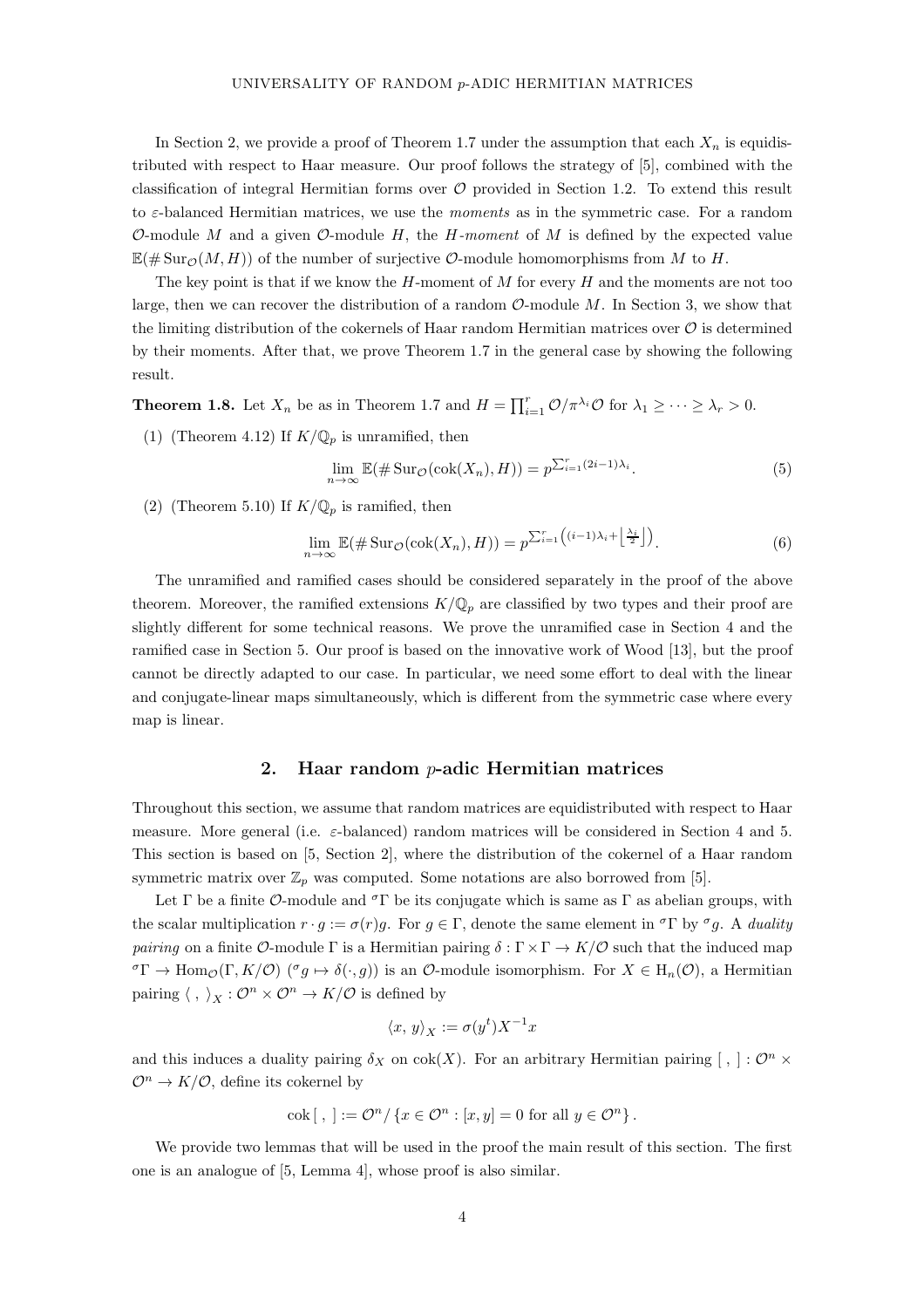**Lemma 2.1.** The number of Hermitian pairings  $[, ]: \mathcal{O}^n \times \mathcal{O}^n \to K/\mathcal{O}$  such that cok  $[, ]$  with its canonical duality pairing is isomorphic to given  $(\Gamma, \delta)$  is

$$
\frac{\left|\Gamma\right|^n \prod_{j=n-r+1}^n (1-|\kappa|^{-j})}{|\mathrm{Aut}_{\mathcal{O}}(\Gamma,\delta)|},
$$

where  $r := \dim_{\kappa}(\Gamma/\pi\Gamma)$ .

Denote the set of  $n \times n$  symmetric matrices over a commutative ring R by  $Sym_n(R)$ . For a matrix  $A \in H_n(\mathcal{O}), \overline{A} := A/\pi A$  is an element of  $H_n(\mathbb{F}_{p^2})$  (resp.  $\text{Sym}_n(\mathbb{F}_p)$ ) if  $K/\mathbb{Q}_p$  is unramified (resp. ramified).

<span id="page-4-0"></span>**Lemma2.2.** (1) ([\[7,](#page-20-12) equation (4)]) The number of invertible matrices in  $H_n(\mathbb{F}_{p^2})$  is given by

$$
\left| GL_n(\mathbb{F}_{p^2}) \cap H_n(\mathbb{F}_{p^2}) \right| = p^{n^2} \prod_{i=1}^n (1 + \frac{(-1)^i}{p^i}). \tag{7}
$$

(2)([\[11,](#page-20-13) Theorem 2]) The number of invertible matrices in  $\text{Sym}_n(\mathbb{F}_p)$  is given by

$$
|\mathrm{GL}_n(\mathbb{F}_p) \cap \mathrm{Sym}_n(\mathbb{F}_p)| = p^{\frac{n(n+1)}{2}} \prod_{i=1}^{\left[\frac{n}{2}\right]} (1 - \frac{1}{p^{2i-1}}). \tag{8}
$$

Now we compute the distribution of the cokernel of a Haar random Hermitian matrix over O.

**Theorem 2.3.** Let  $X_n \in H_n(\mathcal{O})$  be a Haar random matrix for each n,  $\Gamma$  be a finite  $\mathcal{O}$ -module,  $r := \dim_{\kappa}(\Gamma/\pi\Gamma)$  and  $\delta$  be a duality pairing on  $\Gamma$ .

(1) If  $K/\mathbb{Q}_p$  is unramified, then the probability that  $(\text{cok}(X_n), \delta_{X_n})$  is isomorphic to  $(\Gamma, \delta)$  is

<span id="page-4-1"></span>
$$
\mu_n(\Gamma, \delta) = \frac{1}{|\text{Aut}_{\mathcal{O}}(\Gamma, \delta)|} \prod_{j=n-r+1}^n (1 - \frac{1}{p^{2j}}) \prod_{i=1}^{n-r} (1 + \frac{(-1)^i}{p^i}),
$$

which implies that

$$
\lim_{n \to \infty} \mathbb{P}(\text{cok}(X_n) \cong \Gamma) = \frac{\# \{ \text{Hermitian, perfect } \delta : \Gamma \times \Gamma \to K/\mathcal{O} \}}{|\text{Aut}_{\mathcal{O}}(\Gamma)|} \prod_{i=1}^{\infty} (1 + \frac{(-1)^i}{p^i}).
$$
 (9)

(2) If  $K/\mathbb{Q}_p$  is ramified, then the probability that  $(\text{cok}(X_n), \delta_{X_n})$  is isomorphic to  $(\Gamma, \delta)$  is

<span id="page-4-2"></span>
$$
\mu_n(\Gamma,\delta) = \frac{1}{|\text{Aut}_{\mathcal{O}}(\Gamma,\delta)|} \prod_{j=n-r+1}^n (1 - \frac{1}{p^j}) \prod_{i=1}^{\lceil \frac{n-r}{2} \rceil} (1 - \frac{1}{p^{2i-1}}),
$$

which implies that

$$
\lim_{n \to \infty} \mathbb{P}(\text{cok}(X_n) \cong \Gamma) = \frac{\# \{ \text{Hermitian, perfect } \delta : \Gamma \times \Gamma \to K/\mathcal{O} \}}{|\text{Aut}_{\mathcal{O}}(\Gamma)|} \prod_{i=1}^{\infty} (1 - \frac{1}{p^{2i-1}}). \tag{10}
$$

Proof. We provide a proof for the ramified case; the unramified case is much easier to prove. Assume that  $K/\mathbb{Q}_p$  is ramified. As in the proof of [\[5,](#page-20-2) Theorem 2], the problem reduces to the computation of the probability that  $\langle , \rangle_A = \langle , \rangle_M$  for a random  $A \in H_n(\mathcal{O})$  where the cokernel of a given  $M \in H_n(\mathcal{O})$  is isomorphic to Γ. Let

$$
M = \text{diag}(u_1 p^{d_1}, \cdots, u_k p^{d_k}, B_1, \cdots, B_s) \ (k + 2s = n),
$$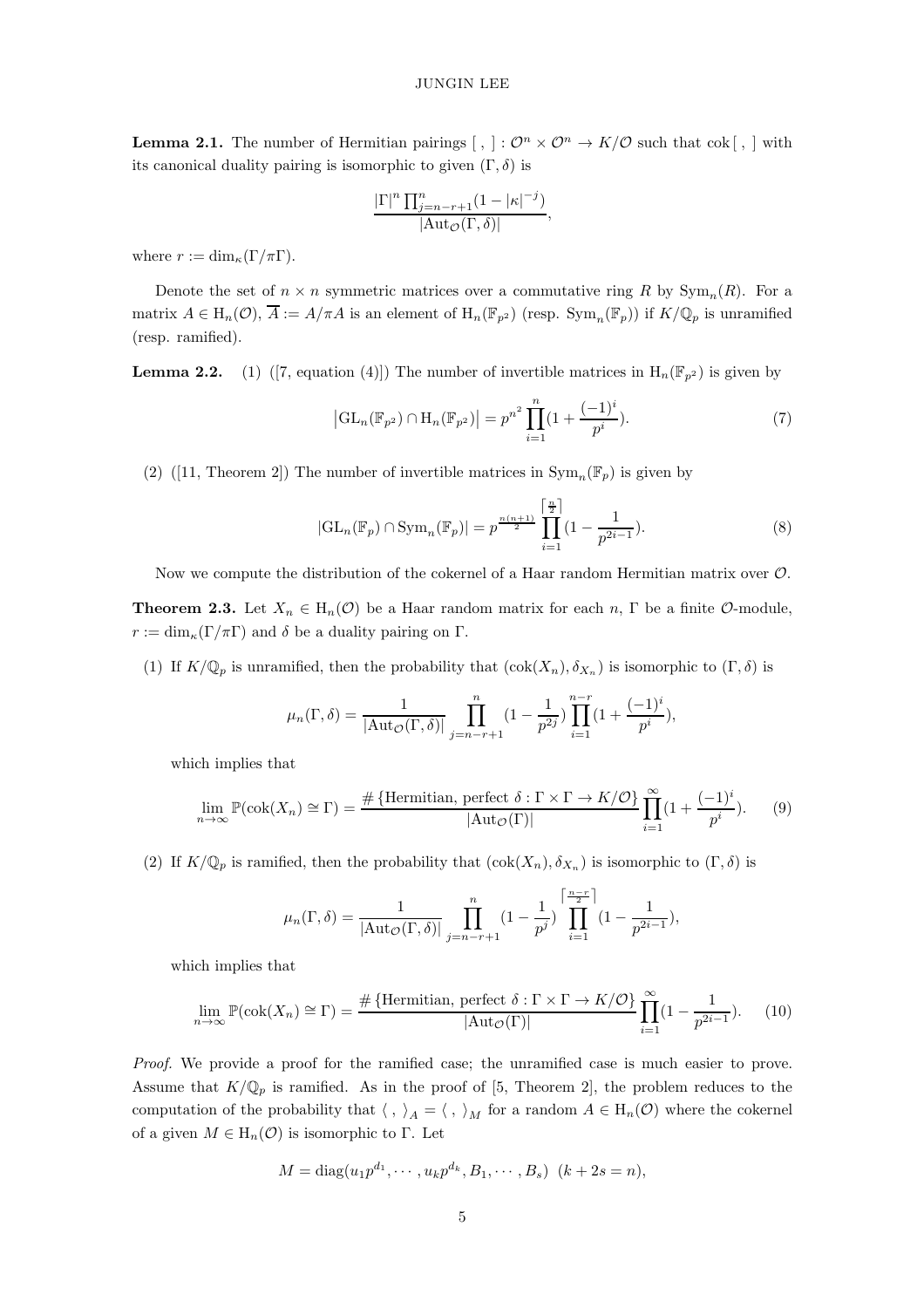where  $u_i p^{d_i} \in \mathbb{Z}_p$   $(1 \leq i \leq k)$  and  $B_j = A(a_j, b_j, c_j) \in H_2(\mathcal{O})$   $(1 \leq j \leq s)$  satisfy the conditions appear in Proposition [1.5.](#page-1-0) Since  $\operatorname{cok}(B_j) \cong (\mathcal{O}/c_j \mathcal{O})^2$  by Remark [1.6,](#page-2-2) we have

$$
\Gamma \cong \operatorname{cok}(M) \cong \prod_{i=1}^{k} \mathcal{O}/\pi^{2d_i} \mathcal{O} \times \prod_{j=1}^{s} (\mathcal{O}/\pi^{e_j} \mathcal{O})^2
$$

for  $\pi^{e_j} \parallel c_j$ . By [\[2,](#page-20-1) Lemma 3.2] (precisely, its variant for matrices over  $\mathcal{O}$ ), we have  $\langle , \rangle_A = \langle , \rangle_M$ if and only if  $X := M^{-1}(A - M)M^{-1} \in \mathrm{H}_n(\mathcal{O})$  and  $\mathrm{rank}_{\mathbb{F}_p}(\overline{A}) = \mathrm{rank}_{\mathbb{F}_p}(\overline{M}) = n - r$ . First we compute the probability that  $X_{ij} \in \mathcal{O}$  for every  $i \leq j$ . To simplify the proof, we will introduce some notations. For a positive integer x, denote  $\underline{x} := x + k$ . For  $1 \le i \le k$  and  $1 \le j \le s$ , denote  $Y_{ij} := \left(X_{i, \frac{2j-1}{2}} \mid X_{i, \frac{2j}{2}}\right)$ . For  $1 \leq j \leq j' \leq s$ , denote  $Z_{jj'} := \left(\frac{X_{2j-1, \frac{2j'-1}{2}} \mid X_{2j-1, \frac{2j'}{2}}}{X_{2j, \frac{2j}{2}} \mid X_{2j-1, \frac{2j'}{2}}}\right)$  $\setminus$ .

 $X_{2j, 2j'-1}$   $X_{2j, 2j'}$ • For  $1 \leq i < i' \leq r$ , we have  $X_{ii'} = (u_i p^{d_i})^{-1} A_{ii'} (u_{i'} p^{d_{i'}})^{-1} \in \mathcal{O}$  if and only if  $\pi^{2(d_i + d_{i'})} | A_{ii'}$ 

for a random  $A_{ii'} \in \mathcal{O}$ . The probability is given by  $p^{-2(d_i + d_{i'})}$ .

- For  $1 \leq i \leq r$ , we have  $X_{ii} = (u_i p^{d_i})^{-1} (A_{ii} u_i p^{d_i}) (u_i p^{d_i})^{-1} \in \mathcal{O}$  if and only if  $p^{2d_i}$  $A_{ii} - u_i p^{d_i}$  for a random  $A_{ii} \in \mathbb{Z}_p$ . The probability is given by  $p^{-2d_i}$ .
- For  $1 \leq i \leq r$  and  $1 \leq j \leq s$ , denote  $(a_i, b_i, c_j) = (a, b, c)$  for simplicity. Then we have

$$
Y_{ij} = (u_i p^{d_i})^{-1} \left( A_{i, \frac{2j-1}{c}} = x \quad A_{i, \frac{2j}{c}} = y \right) B_j^{-1} \in M_{1 \times 2}(\mathcal{O})
$$
  
\n
$$
\Leftrightarrow -\frac{b}{\sigma(c)} x + y, \ x + -\frac{a}{c} y \in \pi^{2d_i + e_j} \mathcal{O}
$$
  
\n
$$
\Leftrightarrow x, y \in \pi^{2d_i + e_j} \mathcal{O}.
$$

The probability is given by  $p^{-2(2d_i+e_j)}$ .

• For  $1 \leq j < j' \leq s$ , denote  $(a_j, b_j, c_j) = (a, b, c)$  and  $(a_{j'}, b_{j'}, c_{j'}) = (a', b', c')$  for simplicity. Then we have

$$
Z_{jj'} = B_j^{-1} \begin{pmatrix} A_{2j-1, 2j'-1} = x & A_{2j-1, 2j'} = y \\ A_{2j, 2j'-1} = z & A_{2j, 2j'} = w \end{pmatrix} B_{j'}^{-1} \in M_2(\mathcal{O})
$$
\n
$$
\Leftrightarrow \begin{pmatrix} bb' & -b\sigma(c') & -cb' & c\sigma(c') \\ -bc' & ba' & c\sigma' & -ca' \\ -\sigma(c)b' & \sigma(c)\sigma(c') & ab' & -a\sigma(c') \\ \sigma(c)c' & -\sigma(c)a' & -ac' & aa' \end{pmatrix} \begin{pmatrix} x \\ y \\ z \\ w \end{pmatrix} \in \pi^{2(e_j + e_{j'})} M_{4 \times 1}(\mathcal{O})
$$
\n
$$
\Leftrightarrow T \begin{pmatrix} x \\ y \\ z \\ z \\ w \end{pmatrix} := \begin{pmatrix} \frac{bb'}{c\sigma(c')} & -\frac{b}{c} & -\frac{b'}{\sigma(c')} & 1 \\ -\frac{b'}{c} & \frac{ba'}{c\sigma'} & 1 & -\frac{a'}{c'} \\ -\frac{b'}{\sigma(c)} & 1 & \frac{ab'}{\sigma(c)\sigma(c')} & -\frac{a}{\sigma(c)} \\ 1 & -\frac{a'}{c'} & -\frac{a}{\sigma(c)} & \frac{aa'}{\sigma(c)c'} \end{pmatrix} \begin{pmatrix} x \\ y \\ z \\ w \end{pmatrix} \in \pi^{e_j + e_{j'}} M_{4 \times 1}(\mathcal{O}).
$$

Since the matrix  $T \in M_4(\mathcal{O})$  is invertible, the probability is given by  $p^{-4(e_j+e_{j'})}$ .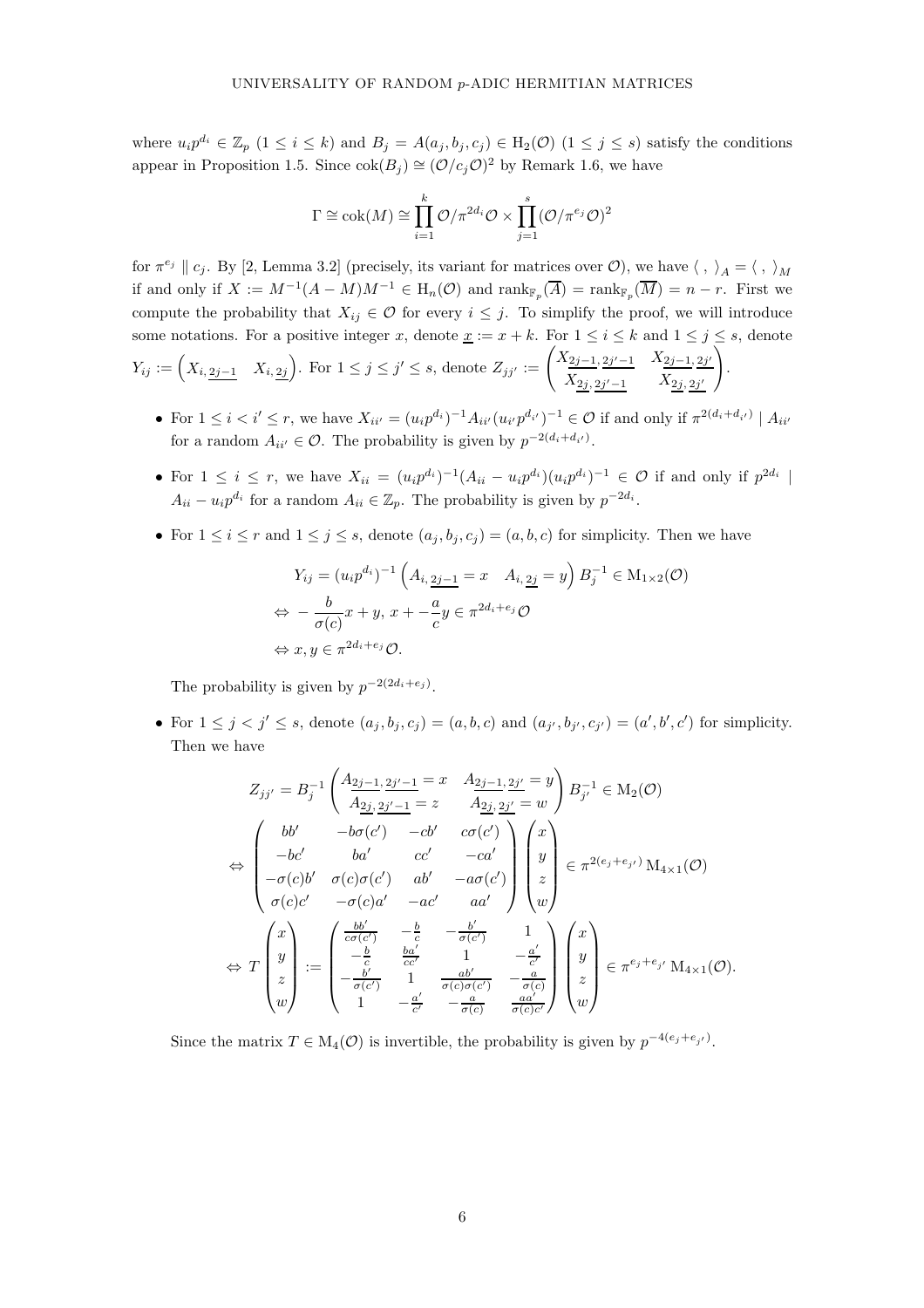• For  $1 \leq j \leq s$ , denote  $(a_j, b_j, c_j) = (a, b, c)$  for simplicity. Then we have

$$
Z_{jj} = B_j^{-1} \left( \frac{A_{2j-1,2j-1}}{A_{2j,2j-1}} = x \quad \frac{A_{2j-1,2j'}}{A_{2j,2j'}} = y \right) B_j^{-1} \in M_2(\mathcal{O})
$$
  
\n
$$
\Leftrightarrow \begin{pmatrix}\n\frac{b^2}{c\sigma(c)} & -\frac{b}{c} & -\frac{b}{\sigma(c)} & 1 \\
-\frac{b}{c} & \frac{ba}{c^2} & 1 & -\frac{a}{c} \\
-\frac{b}{\sigma(c)} & 1 & \frac{ab}{\sigma(c)^2} & -\frac{a}{\sigma(c)} \\
1 & -\frac{a}{c} & -\frac{a}{\sigma(c)} & \frac{a^2}{\sigma(c)c}\n\end{pmatrix}\n\begin{pmatrix}\nx \\
y \\
\sigma(y) \\
z\n\end{pmatrix} \in \pi^{2e_j} M_{4\times 1}(\mathcal{O})
$$
  
\n
$$
\Leftrightarrow x, z \in p^{e_j} \mathbb{Z}_p, y \in \pi^{2e_j} \mathcal{O}
$$

for a random  $x, z \in \mathbb{Z}_p$  and  $y \in \mathcal{O}$ . The probability is given by  $p^{-4e_j}$ .

By the above computations, the probability that  $X \in H_n(\mathcal{O})$  is given by

$$
\prod_{i < i'} p^{-2(d_i + d_{i'})} \prod_i p^{-2d_i} \prod_{i,j} p^{-2(2d_i + e_j)} \prod_{j < j'} p^{-4(e_j + e_{j'})} \prod_j p^{-4e_j} = |\Gamma|^{-n} \,. \tag{11}
$$

Given the condition  $X \in H_n(\mathcal{O})$ , we may assume that  $\overline{M}$  is zero outside of its upper left  $(n-r) \times$  $(n - r)$  minor by permuting the rows and columns of M. In this case, rank $\mathbb{F}_p(A) = n - r$  if and only if the upper left  $(n - r) \times (n - r)$  minor of  $\overline{A}$ , which is random in  $\text{Sym}_{n-r}(\mathbb{F}_p)$ , has a rank  $n - r$ . Therefore the probability that  $\langle , \rangle_A = \langle , \rangle_M$  is given by

$$
\frac{\left|\mathrm{GL}_{n-r}(\mathbb{F}_p)\cap\mathrm{Sym}_{n-r}(\mathbb{F}_p)\right|}{\left|\mathrm{Sym}_{n-r}(\mathbb{F}_p)\right|}\cdot\left|\Gamma\right|^{-n}=\prod_{i=1}^{\left\lceil\frac{n-r}{2}\right\rceil}\left(1-\frac{1}{p^{2i-1}}\right)\left|\Gamma\right|^{-n}.
$$

(The equality holds due to Lemma [2.2.](#page-4-0))

Since the number of Hermitian pairings  $[, ]: \mathcal{O}^n \times \mathcal{O}^n \to K/\mathcal{O}$  such that  $\text{cok}[, ]$  with its canonical duality pairing is isomorphic to  $(\Gamma, \delta)$  is

$$
\frac{|\Gamma|^{n}}{|\mathrm{Aut}_{\mathcal{O}}(\Gamma,\delta)|}\prod_{j=n-r+1}^{n}(1-\frac{1}{p^j})
$$

by Lemma [2.1,](#page-3-1) we have

$$
\mu_n(\Gamma,\delta) = \prod_{i=1}^{\lceil \frac{n-r}{2} \rceil} (1 - \frac{1}{p^{2i-1}}) |\Gamma|^{-n} \cdot \frac{|\Gamma|^n}{|\text{Aut}_{\mathcal{O}}(\Gamma,\delta)|} \prod_{j=n-r+1}^n (1 - \frac{1}{p^j})
$$

$$
= \frac{1}{|\text{Aut}_{\mathcal{O}}(\Gamma,\delta)|} \prod_{j=n-r+1}^n (1 - \frac{1}{p^j}) \prod_{i=1}^{\lceil \frac{n-r}{2} \rceil} (1 - \frac{1}{p^{2i-1}}).
$$

For a partition  $\lambda = (\lambda_1 \geq \cdots \geq \lambda_r)$   $(\lambda_r > 0)$ , an  $\mathcal{O}\text{-module of type } \lambda$  is defined by  $\prod_{i=1}^r \mathcal{O}/\pi^{\lambda_i}\mathcal{O}$ . The moments of the cokernel of a Haar random matrix  $X_n \in H_n(\mathcal{O})$  are given as follow. The next theorem is a special case of Theorem [1.8.](#page-3-2)

<span id="page-6-0"></span>**Theorem 2.4.** Let  $H = H_{\lambda}$  be a finite  $\mathcal{O}\text{-module of type } \lambda = (\lambda_1 \geq \cdots \geq \lambda_r).$ 

(1) If  $K/\mathbb{Q}_p$  is unramified, then

<span id="page-6-1"></span>
$$
\lim_{n \to \infty} \mathbb{E}(\# \operatorname{Sur}_{\mathcal{O}}(\operatorname{cok}(X_n), H)) = p^{\sum_{i=1}^r (2i-1)\lambda_i}.
$$
\n(12)

 $\Box$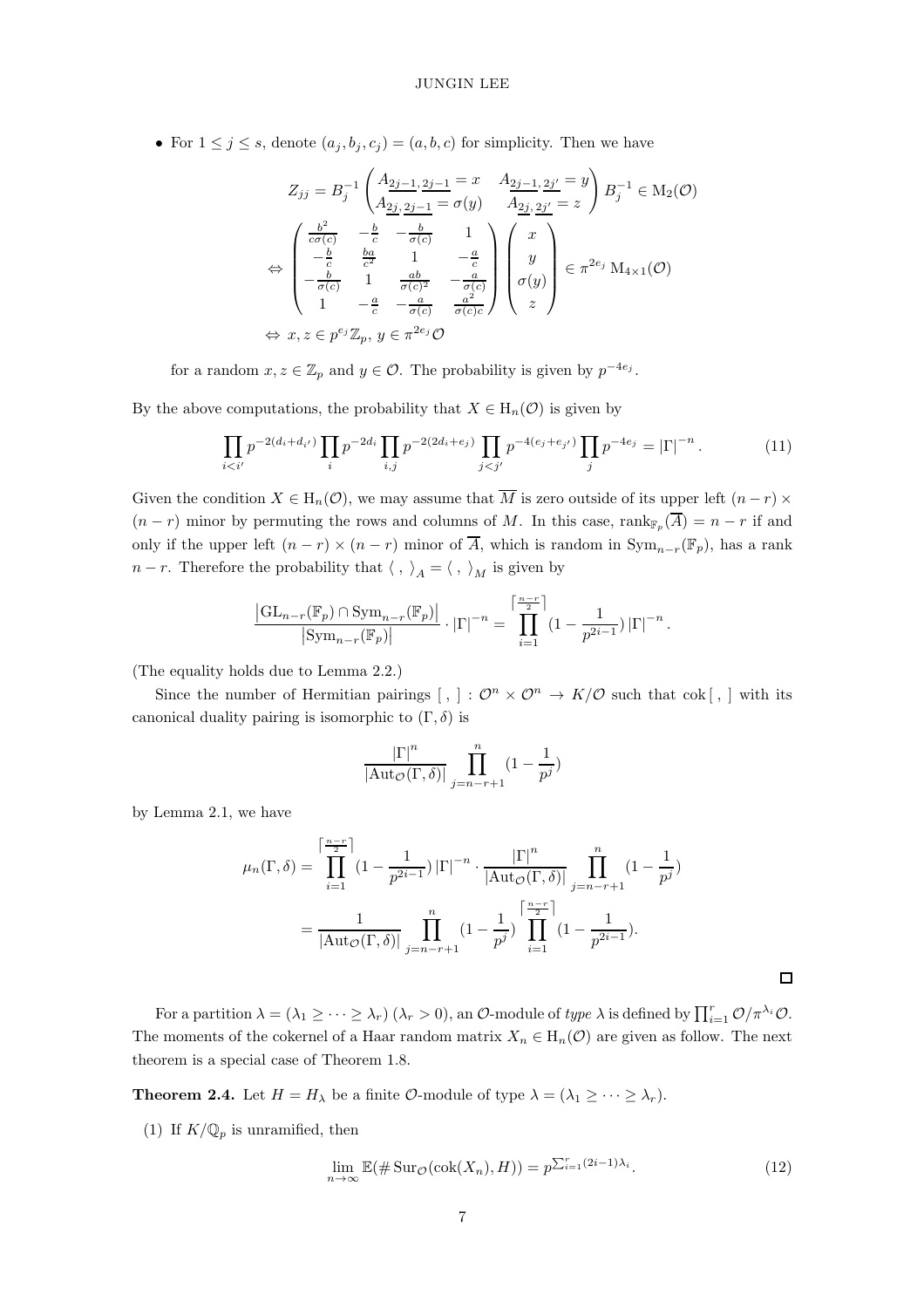(2) If  $K/\mathbb{Q}_p$  is ramified, then

<span id="page-7-1"></span>
$$
\lim_{n \to \infty} \mathbb{E}(\# \operatorname{Sur}_{\mathcal{O}}(\operatorname{cok}(X_n), H)) = p^{\sum_{i=1}^r \left( (i-1)\lambda_i + \left\lfloor \frac{\lambda_i}{2} \right\rfloor \right)}.
$$
\n(13)

Proof. We provide a proof for the ramified case; the unramified case can be proved similarly. For  $n \geq r$ , denote  $A = X_n$  for simplicity. Assume that  $\det(A) \neq 0$  (so  $\cosh(A)$  is finite), which holds with probability 1. Following the proof of [\[5,](#page-20-2) Theorem 11], the problem reduces to the computation of the probability that  $A\mathcal{O}^n \in D\mathcal{O}^n$  where

$$
D := diag(\pi^{e_1}, \cdots, \pi^{e_n}) \ (e_1 = \lambda_1, \cdots, e_r = \lambda_r, e_{r+1} = \cdots = e_n = 0).
$$

The condition  $A\mathcal{O}^n \in D\mathcal{O}^n$  holds if and only if  $A_{ij} \in \pi^{e_i} \mathcal{O}$  for every  $i \leq j$ .

- For  $i < j$ ,  $A_{ij}$  is a random element of  $\mathcal O$  so the probability that  $A_{ij} \in \pi^{e_i} \mathcal O$  is  $p^{-e_i}$ .
- For  $i = j$ ,  $A_{ii}$  is a random element of  $\mathbb{Z}_p$  so  $A_{ii} \in \pi^{e_i} \mathcal{O} \Leftrightarrow A_{ii} \in p^{\lceil \frac{e_i}{2} \rceil} \mathbb{Z}_p$ , whose probability is  $p^{-\left\lceil\frac{e_i}{2}\right\rceil}$ .

Since the probability that a random element of  $\text{Hom}_{\mathcal{O}}(\mathcal{O}^n, H)$  is a surjection goes to 1 as  $n \to \infty$ , we have

$$
\lim_{n \to \infty} \mathbb{E}(\# \operatorname{Sur}_{\mathcal{O}}(\operatorname{cok}(X_n), H)) = \lim_{n \to \infty} |H|^n \prod_{1 \le i < j \le n} p^{-e_i} \prod_{i=1}^n p^{-\left\lceil \frac{e_i}{2} \right\rceil}
$$
\n
$$
= p^{\sum_{i=1}^r \left( (i-1)\lambda_i + \left\lfloor \frac{\lambda_i}{2} \right\rfloor \right)}.
$$

Let  $\lambda$  be a partition and  $\lambda'$  be its transpose partition. Then we have  $\sum_i (2i-1)\lambda_i = \sum_j \lambda_j'^2$ . (This follows from the formula  $\sum_i (i-1)\lambda_i = \sum_j$  $\frac{\lambda_j'^2 - \lambda_j'}{2}$  which appears in [\[5,](#page-20-2) p. 717].) By Theorem [2.4,](#page-6-0) the  $n \to \infty$  limit of the moment  $\mathbb{E}(\# \text{Sur}_\mathcal{O}(\text{cok}(X_n), H))$  for a finite  $\mathcal{O}\text{-module } H$  of type  $\lambda$  is bounded above by  $|\kappa|^{\sum_{j=1}^{\lambda_1} \frac{\lambda_j'^2}{2}}$  in both unramified and ramified cases. In the next section, we will prove that these moments determine the distribution.

#### 3. Moments

<span id="page-7-0"></span>Unlike the equidistributed case, it seems almost impossible to compute the distribution of the cokernel of an arbitrary  $\varepsilon$ -balanced matrix directly. The use of moments enables us to compute the distributions of random groups (in our case, random  $\mathcal{O}\text{-modules}$ ) without direct computation. Wood [\[13,](#page-20-3) [14\]](#page-20-4) proved Theorem [1.2](#page-0-0) by computing the moments of the cokernels of  $\varepsilon$ -balanced matrices and showing that these moments determine the distribution. In the remaining part of the paper, we follow the same strategy.

In this section, we prove that the distribution of the cokernel of a Haar random Hermitian matrix over  $\mathcal O$  is determined by its moments that appear in Theorem [2.4.](#page-6-0) Our arguments are largely based on [\[13,](#page-20-3) Section 7-8], so some details will be omitted.

Denote the finite O-module of type  $\lambda$  by  $H_{\lambda}$  and let  $m(H_{\lambda}) := |\kappa|^{(\sum_{j=1}^{\lambda_1} \frac{\lambda_j'^2}{2})}$ . For partitions  $\mu \leq \lambda$ , let  $G_{\mu,\lambda}$  be the set of  $\mathcal{O}$ -submodules of  $H_{\lambda}$  of type  $\mu$ . The following lemma is an analogue of [\[13,](#page-20-3) Lemma 7.5].

**Lemma 3.1.** We have 
$$
\sum_{H \leq H_{\lambda}} m(H) \leq F^{\lambda_1} m(H_{\lambda})
$$
 for  $F := \prod_{i=1}^{\infty} (1 - 2^{-i})^{-1} \cdot \sum_{d=0}^{\infty} 2^{-\frac{d^2}{2}} > 0$ .

□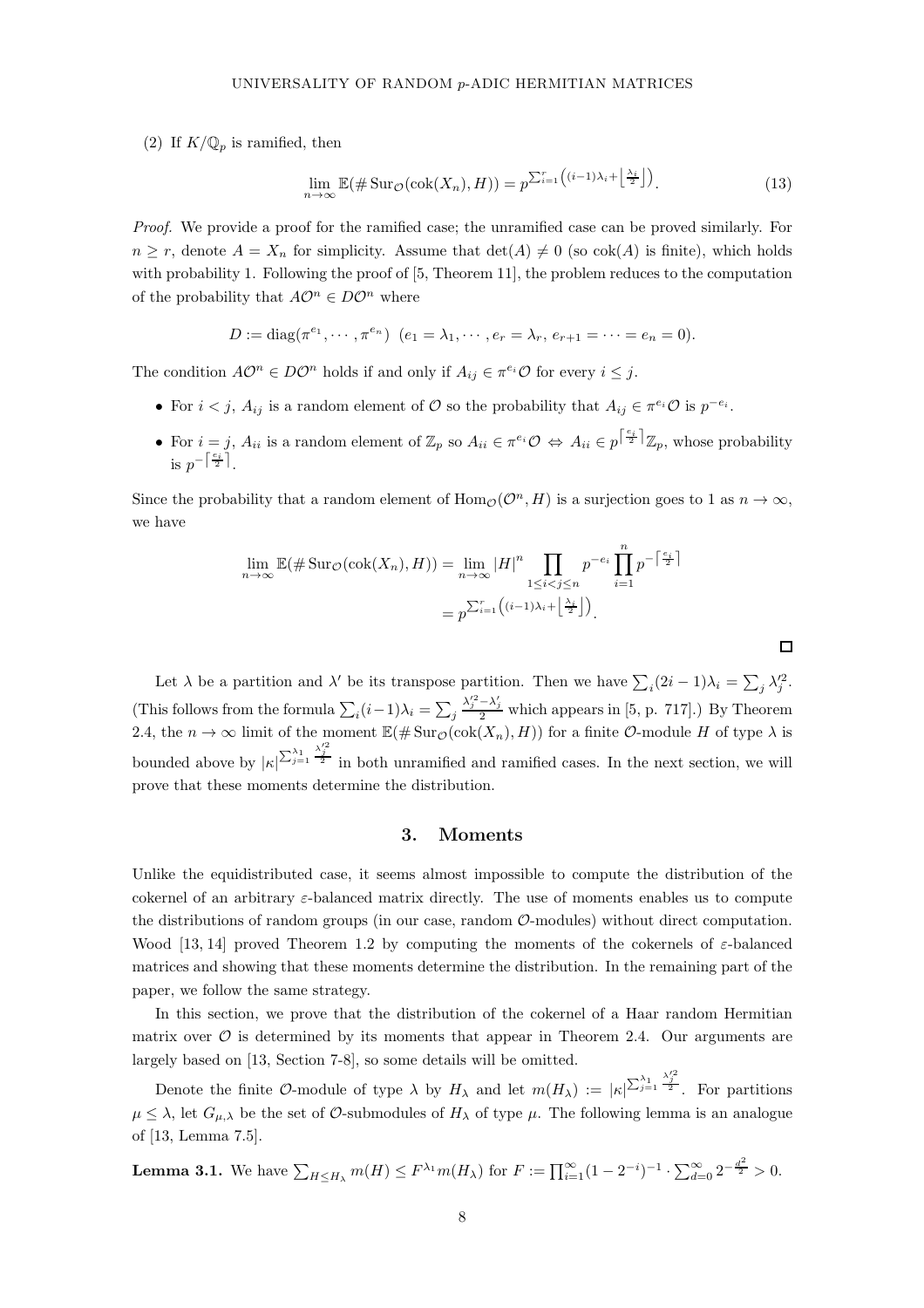*Proof.* Let  $C = \prod_{i=1}^{\infty} (1 - 2^{-i})$  and  $D = \sum_{d=0}^{\infty} 2^{-\frac{d^2}{2}}$ , so that  $F = C^{-1}D$ . Then we have

<span id="page-8-0"></span>
$$
|G_{\mu,\lambda}| = \prod_{j\geq 1} \left( |\kappa|^{\mu'_j \lambda'_j - \mu'^2_j} \prod_{k=1}^{\mu'_j - \mu'_{j+1}} \frac{1 - |\kappa|^{-\lambda'_j + \mu'_j - k}}{1 - |\kappa|^{-k}} \right)
$$
  

$$
\leq |\kappa|^{\sum_{j=1}^{\lambda_1} (\mu'_j \lambda'_j - \mu'^2_j)} \prod_{j=1}^{\lambda_1} \left( \prod_{k=1}^{\infty} \frac{1}{1 - |\kappa|^{-k}} \right)
$$
  

$$
\leq \frac{1}{C^{\lambda_1}} |\kappa|^{\sum_{j=1}^{\lambda_1} (\mu'_j \lambda'_j - \mu'^2_j)}
$$
 (14)

 $\Box$ 

by [\[8,](#page-20-14) Theorem 2.4]. Now the equation [\(14\)](#page-8-0) implies that

$$
\sum_{H \leq H_{\lambda}} m(H) = \sum_{\mu \leq \lambda} |G_{\mu,\lambda}| m(H_{\mu})
$$
\n
$$
\leq \frac{1}{C^{\lambda_1}} \sum_{\mu \leq \lambda} |\kappa|^{2\lambda_{j=1}^{\lambda_1}(\mu'_j \lambda'_j - \mu'^2_j + \frac{\mu'^2_j}{2})}
$$
\n
$$
= \frac{|\kappa|^{2\lambda_{j=1}^{\lambda_1} \lambda'^2_j}}{C^{\lambda_1}} \sum_{\mu \leq \lambda} |\kappa|^{2\lambda_{j=1}^{\lambda_1} - \frac{(\lambda'_j - \mu'_j)^2}{2}}
$$
\n
$$
\leq \frac{|\kappa|^{2\lambda_{j=1}^{\lambda_1} \lambda'^2_j}}{C^{\lambda_1}} \sum_{d_1, \dots, d_{\lambda_1} \geq 0} |\kappa|^{-2\lambda_{j=1}^{\lambda_1} \frac{d_j^2}{2}}
$$
\n
$$
\leq F^{\lambda_1} m(H_{\lambda}).
$$

**Lemma 3.2.** Let m be a positive integer, M be the set of partitions with at most m parts,  $t > 1$ and  $b < 1$ . For each  $\mu \in M$ , let  $x_{\mu}$  and  $y_{\mu}$  be non-negative real numbers. Suppose that for all  $\lambda \in M$ ,

$$
\sum_{\mu \in M} x_{\mu} t^{\sum_i \lambda_i \mu_i} = \sum_{\mu \in M} y_{\mu} t^{\sum_i \lambda_i \mu_i} = O(F^m t^{\sum_i \frac{\lambda_i^2 + b \lambda_i}{2}})
$$

for an absolute constant  $F > 0$ . Then we have  $x_{\mu} = y_{\mu}$  for all  $\mu \in M$ .

*Proof.* See [\[13,](#page-20-3) Theorem 8.2]. The upper bound given there is of the form  $O(F^m t^{\sum_i \frac{\lambda_i^2 - \lambda_i}{2}})$ , but one can show that the same proof works for the bound  $O(F^m t^{\sum_i \frac{\lambda_i^2 + b\lambda_i}{2}})$  for every  $b < 1$ .  $\Box$ 

The following theorem can be proved exactly as in [\[13,](#page-20-3) Theorem 8.3] using the above lemmas. Since the limits of the moments appear in Theorem [2.4](#page-6-0) are bounded above by  $m(H_\lambda)$ , this theorem implies that the limiting distribution of the cokernels of Haar random matrices in  $H_n(\mathcal{O})$  is determined by their moments.

<span id="page-8-1"></span>**Theorem 3.3.** Let  $(A_n)_{n\geq 1}$  and  $(B_n)_{n\geq 1}$  be sequences of random finite  $O$ -modules. Suppose that for every finite  $\mathcal{O}\text{-module }H$  of type  $\lambda$ , we have

$$
\lim_{n \to \infty} \mathbb{E}(\# \operatorname{Sur}_{\mathcal{O}}(A_n, H)) = \lim_{n \to \infty} \mathbb{E}(\# \operatorname{Sur}_{\mathcal{O}}(B_n, H)) = O(m(H_\lambda)).
$$

Then, the limits  $\lim_{n\to\infty} \mathbb{P}(A_n \cong H)$  and  $\lim_{n\to\infty} \mathbb{P}(B_n \cong H)$  exist and are equal for every H.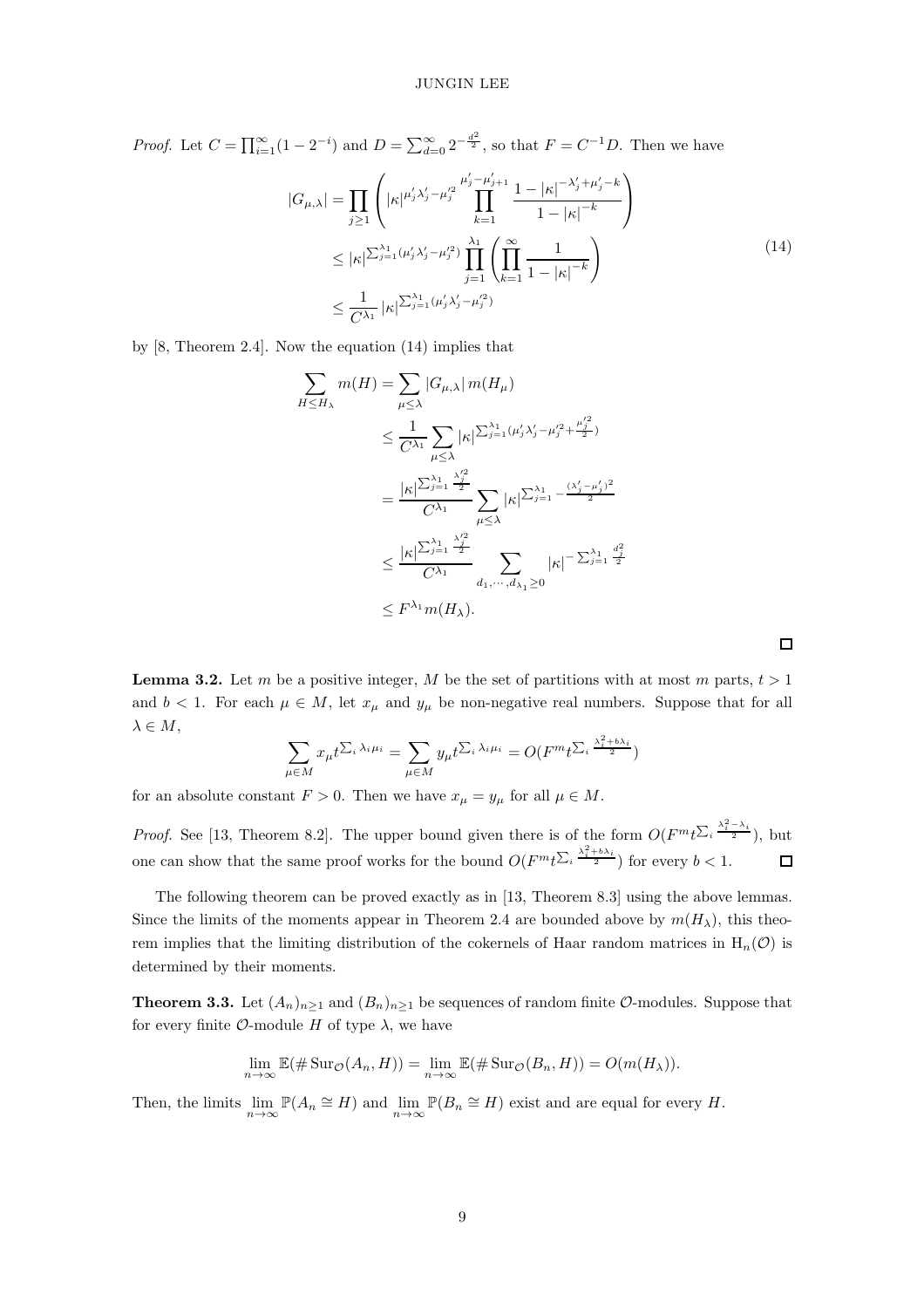## 4. Universality of the cokernel: the unramified case

<span id="page-9-1"></span>In this section, we assume that  $K/\mathbb{Q}_p$  is unramified. Let m be a positive integer and H be a finite O-module of type  $\lambda = (\lambda_1 \geq \cdots \geq \lambda_r)$  such that  $p^m H = 0$  (equivalently,  $m \geq \lambda_1$ ). Let R and  $R_1$  be the rings  $\mathcal{O}/p^m\mathcal{O}$  and  $\mathbb{Z}/p^m\mathbb{Z}$ , respectively. Denote the image of w in R also by w. For  $X \in H_n(\mathcal{O})$  (resp.  $X \in H_n(R)$ ), denote  $X_{ij} = Y_{ij} + wZ_{ij}$  for  $Y_{ij}, Z_{ij} \in \mathbb{Z}_p$  (resp.  $Y_{ij}, Z_{ij} \in R_1$ ). Then  $Z_{ii} = 0$  and X is determined by  $n^2$  elements  $Y_{ij}$   $(i \le j)$ ,  $Z_{ij}$   $(i < j)$ .

<span id="page-9-0"></span>**Definition 4.1.** Let  $\varepsilon > 0$ . A random variable x in  $\mathbb{Z}_p$  (or  $R_1$ ) is  $\varepsilon$ -balanced if  $\mathbb{P}(x \equiv r \pmod{p}) \le$ 1 –  $\varepsilon$  for every  $r \in \mathbb{Z}/p\mathbb{Z}$ . A random matrix X in  $H_n(\mathcal{O})$  (or  $H_n(R)$ ) is  $\varepsilon$ -balanced if the  $n^2$  elements  $Y_{ij}$   $(i \leq j)$ ,  $Z_{ij}$   $(i < j)$  are independent and  $\varepsilon$ -balanced.

Let  $V = R^n$  (resp.  $W = R^n$ ) with a standard basis  $v_1, \dots, v_n$  (resp.  $w_1, \dots, w_n$ ) and its dual basis  $v_1^*, \dots, v_n^*$  (resp.  $w_1^*, \dots, w_n^*$ ). For an  $\varepsilon$ -balanced matrix  $X_0 \in H_n(\mathcal{O})$ , its modulo  $p^m$ reduction  $X \in H_n(R)$  is also  $\varepsilon$ -balanced and we have

<span id="page-9-3"></span>
$$
\mathbb{E}(\#\operatorname{Sur}_{\mathcal{O}}(\operatorname{cok}(X_0), H)) = \mathbb{E}(\#\operatorname{Sur}_R(\operatorname{cok}(X), H)) = \sum_{F \in \operatorname{Sur}_R(V, H)} \mathbb{P}(FX = 0).
$$
 (15)

(Here we understand  $X \in H_n(R)$  as an element of  $\text{Hom}_R(W, V)$ , so  $FX \in \text{Hom}_R(W, H)$ .) Therefore, to compute the moments of  $cok(X_0)$ , it is enough to compute the probability  $\mathbb{P}(FX = 0)$  for each  $F \in \text{Sur}_R(V, H)$ .

<span id="page-9-4"></span>**Lemma 4.2.** Let  $\zeta := \zeta_{p^m}$  be a primitive  $p^m$ -th root of unity and  $\text{Tr} : R \to R_1$  be the trace map given by  $\text{Tr}(x) := x + \sigma(x)$ . Then we have

$$
1_{FX=0} = \frac{1}{|H|^n} \sum_{C \in \text{Hom}_R(\text{Hom}_R(W,H),R)} \zeta^{\text{Tr}(C(FX))}.
$$

*Proof.* It is enough to show that if  $\alpha \in \text{Hom}_R(W, H)$  is nonzero, then

$$
\frac{1}{|H|^{n}} \sum_{C \in \text{Hom}_{R}(\text{Hom}_{R}(W,H), R)} \zeta^{\text{Tr}(C\alpha)} = 0.
$$

Let  $t > 0$  be an integer such that  $p^{t-1}\alpha \neq 0$  and  $p^t\alpha = 0$  in  $\text{Hom}_R(W, H)$ . For each  $x \in R$ , we have

$$
\# \{ C \in \text{Hom}_R(\text{Hom}_R(W, H), R) : C\alpha = x \} = \begin{cases} \frac{|H|^n}{p^{2t}} & (p^t x = 0) \\ 0 & \text{(otherwise)} \end{cases}
$$

so

$$
\frac{1}{|H|^{n}} \sum_{C \in \text{Hom}_{R}(\text{Hom}_{R}(W,H),R)} \zeta^{\text{Tr}(C\alpha)} = \frac{1}{p^{2t}} \sum_{x \in R, p^{t}x = 0} \zeta^{\text{Tr}(x)} = \frac{1}{p^{t}} \sum_{x_{1} \in R_{1}, p^{t}x_{1} = 0} \zeta^{x_{1}} = 0.
$$

By the above lemma, we have

<span id="page-9-2"></span>
$$
\mathbb{P}(FX=0) = \mathbb{E}(1_{FX=0}) = \frac{1}{|H|^n} \sum_{C \in \text{Hom}_R(\text{Hom}_R(W,H),R)} \mathbb{E}(\zeta^{\text{Tr}(C(FX))}).
$$
 (16)

 $\Box$ 

For an R-module H, its conjugate  $\sigma$ H is an R-module which is same as H as abelian groups, but the scalar multiplication is given by  $r \cdot x := \sigma(r)x$ . For  $x \in H$ , denote the same element in  $\sigma H$  by  $\sigma x$ . For every  $f \in H^* := \text{Hom}_R(H, R)$ , there is a conjugate  $\sigma f \in (\sigma H)^*$  defined by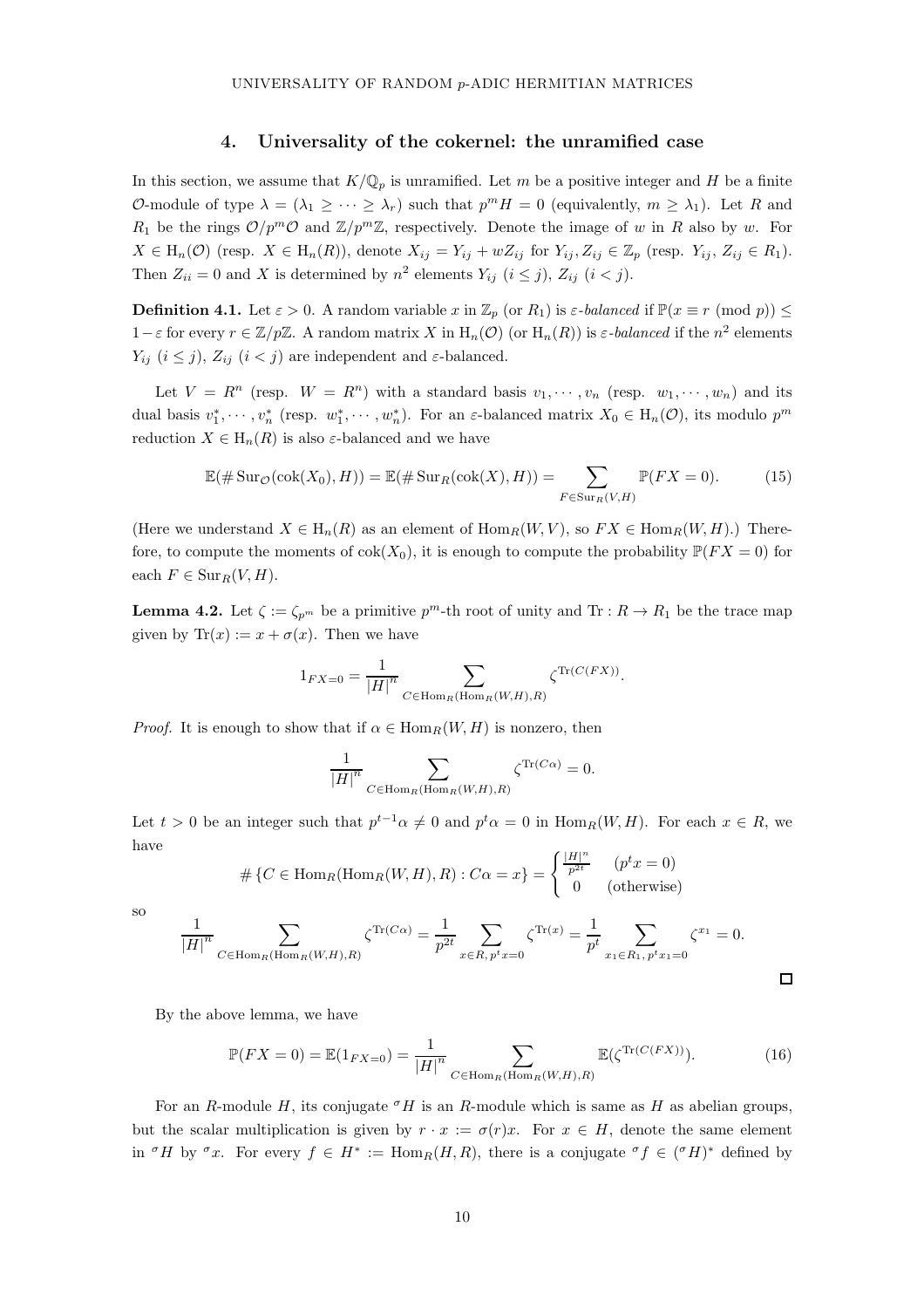$({^{\sigma}f})({^{\sigma}x}) := \sigma(f(x))$ . For an R-module structure on  $H^*$  defined by  $(rf)(x) := f(rx)$ , there is a canonical R-module isomorphism  $({^{\sigma}H})^* \cong {^{\sigma}(H^*)}$ .

Now we identify  $W = (\sigma V)^*$  (so  $V \cong \sigma(W^*) \cong (\sigma W)^*$ ),  $v_i = \sigma w_i^*$  and  $w_i = \sigma v_i^*$ . For  $F \in \text{Hom}_R(V, H)$  and  $C \in \text{Hom}_R(\text{Hom}_R(W, H), R) \cong \text{Hom}_R(W^*, H^*) \cong \text{Hom}_R(V, ({}^{\sigma}H)^*)$ , denote  $e_{ij} := C(v_j)(\sigma F(v_i)) \in R$ . Since X is Hermitian,  $X_{ji} = \sigma(X_{ij}) = Y_{ij} + w^{-1}Z_{ij}$ . Therefore

<span id="page-10-0"></span>
$$
\begin{split} \text{Tr}(C(FX)) &= \text{Tr}(\sum_{i,j} e_{ij} X_{ij}) \\ &= \sum_{i=1}^n \text{Tr}(e_{ii} X_{ii}) + \sum_{i < j} \text{Tr}(e_{ij}(Y_{ij} + w Z_{ij}) + e_{ji}(Y_{ij} + w^{-1} Z_{ij})) \\ &= \sum_{i=1}^n \text{Tr}(e_{ii}) Y_{ii} + \sum_{i < j} \text{Tr}(e_{ij} + e_{ji}) Y_{ij} + \sum_{i < j} \text{Tr}(e_{ij} w + e_{ji} w^{-1}) Z_{ij}. \end{split} \tag{17}
$$

By the equations  $(16)$  and  $(17)$ , we have

<span id="page-10-1"></span>
$$
\mathbb{P}(FX = 0)
$$
\n
$$
= \frac{1}{|H|^n} \sum_C \left( \prod_i \mathbb{E}(\zeta^{\text{Tr}(e_{ii})Y_{ii}}) \right) \left( \prod_{i < j} \mathbb{E}(\zeta^{\text{Tr}(e_{ij} + e_{ji})Y_{ij}}) \right) \left( \prod_{i < j} \mathbb{E}(\zeta^{\text{Tr}(e_{ij}w + e_{ji}w^{-1})Z_{ij}}) \right) \tag{18}
$$
\n
$$
=:\frac{1}{|H|^n} \sum_C p_F(C).
$$

For every  $i \leq j$ , define  $E(C, F, i, j) := e_{ij} + \sigma(e_{ji}).$ 

**Remark 4.3.** Let  $e_{ij} = a + w^{-1}b$  and  $e_{ji} = c + wd$  for  $a, b, c, d \in R_1$ . Then we have

$$
\text{Tr}(e_{ij} + e_{ji}) = 2(a+c) + (w+w^{-1})(b+d),
$$
  

$$
\text{Tr}(e_{ij}w + e_{ji}w^{-1}) = (w+w^{-1})(a+c) + 2(b+d).
$$

One can check that both are zero if and only if  $a + c = b + d = 0$ . Since

$$
E(C, F, i, j) = (a + c) + w^{-1}(b + d),
$$

this is equivalent to the condition  $E(C, F, i, j) = 0$ . By [\[13,](#page-20-3) Lemma 4.2], we have  $|p_F(C)| \le$  $\exp(-\frac{\varepsilon N}{n^{2m}})$  $\frac{\partial P}{\partial p^{2m}}$ ) where N is the number of the nonzero coefficients  $E(C, F, i, j)$ .

For  $F \in \text{Hom}_R(V, H)$  and  $C \in \text{Hom}_R(V, (^{\sigma}H)^*)$ , define the maps  $\phi_{F, C} \in \text{Hom}_R(V, H \oplus (^{\sigma}H)^*)$ and  $\phi_{C,F} \in \text{Hom}_R(V, (^{\sigma}H)^* \oplus H)$  naturally. Then, for a map

$$
t: (({}^{\sigma}H)^* \oplus H) \times (H \oplus ({}^{\sigma}H)^*) \to R
$$
  

$$
((\phi_1, g_1), (g_2, \phi_2)) \mapsto \phi_1({}^{\sigma}g_2) + \sigma(\phi_2({}^{\sigma}g_1)),
$$

we have  $t(\phi_{C,F}(v_i), \phi_{F,C}(v_i)) = E(C, F, i, j)$ . For  $\nu \subset [n]$ , let  $V_{\nu}$  (resp.  $V_{\nu}$ ) be an R-submodule of V generated by  $v_i$  with  $i \in \nu$  (resp.  $i \notin \nu$ ). The following definitions are from [\[13\]](#page-20-3).

**Definition 4.4.** Let  $0 < \gamma < 1$  be a real number. For a given F, we say C is  $\gamma$ -robust for F if for every  $\nu \subset [n]$  with  $|\nu| < \gamma n$ , ker $(\phi_{C,F}|_{V \setminus \nu}) \neq \ker(F|_{V \setminus \nu})$ . Otherwise, we say C is  $\gamma$ -weak for F.

**Definition 4.5.** An element  $F \in \text{Hom}_R(V, H)$  is called a *code* of distance w if for every  $\nu \subset [n]$ with  $|\nu| < w$ , we have  $F V_{\nu} = H$ .

<span id="page-10-2"></span>The next proposition is an analogue of [\[13,](#page-20-3) Lemma 3.5], whose proof is also almost identical.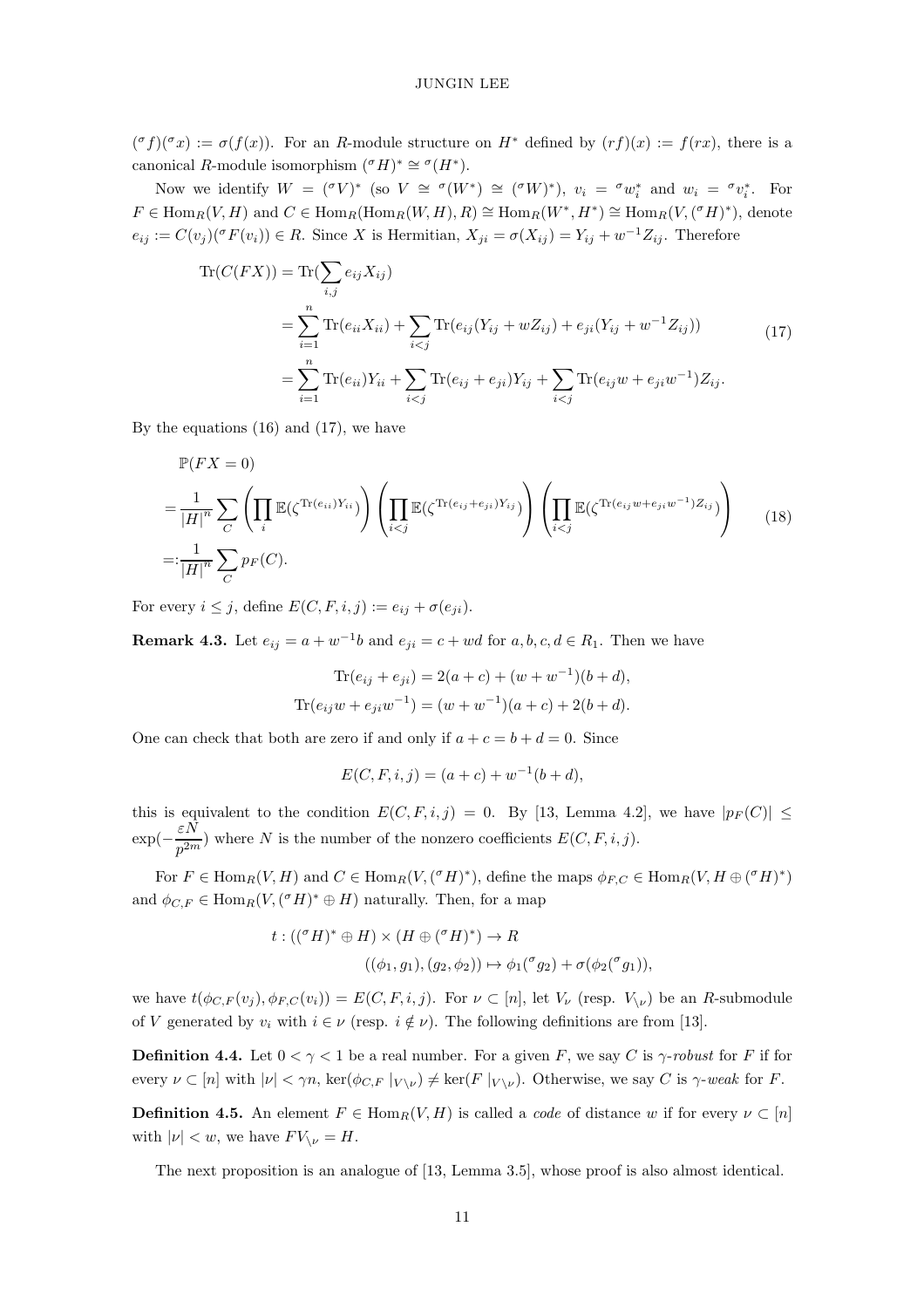**Proposition 4.6.** If  $F \in \text{Hom}_R(V, H)$  is a code of distance  $\delta n$  and  $C \in \text{Hom}_R(V, ({}^{\sigma}H)^*)$  is  $\gamma$ -robust for F, then

$$
#\{(i,j): i \leq j \text{ and } E(C, F, i, j) \neq 0\} \geq \frac{\gamma \delta n^2}{2 |H|^2}.
$$

Let H(V) be the set of Hermitian forms on  $V = R<sup>n</sup>$ . We use the convention that Hermitian forms are linear in the first variable and conjugate-linear in the second variable. Define a map

$$
m_F: \mathrm{Hom}_R(V, ({}^{\sigma}H)^*) \to \mathrm{H}(V)
$$

by

$$
m_F(C)(x,y) := C(x)({}^{\sigma} F(y)) + \sigma(C(y)({}^{\sigma} F(x))).
$$

It is clear that  $m_F(C)$  is bi-additive and  $m_F(C)(y, x) = \sigma(m_F(C)(x, y))$ . For every  $r, s \in R$ , we have

$$
m_F(C)(rx, sy) = C(rx)(^\sigma F(sy)) + \sigma(C(sy)(^\sigma F(rx)))
$$
  
= 
$$
rC(x)(\sigma(s) \cdot ^\sigma F(y)) + \sigma(sC(y)(\sigma(r) \cdot ^\sigma F(x)))
$$
  
= 
$$
r\sigma(s)C(x)(^\sigma F(y)) + \sigma(s\sigma(r)C(y)(^\sigma F(x)))
$$
  
= 
$$
r\sigma(s)m_F(C)(x, y)
$$

so the map  $m_F$  is well-defined.

Let  $e_1, \dots, e_r$  be the standard basis of an R-module  $H \cong \prod_{i=1}^r R/p^{\lambda_i}R$  and  $e_1^*, \dots, e_r^*$  be a basis of  $H^*$  given by  $e_i^*(\sum_j a_j e_j) = p^{m-\lambda_i} a_i$  for  $a_1, \dots, a_r \in R$ . For an element  $F \in \text{Hom}_R(V, H)$ , a map  $e_i^*(F) \in V^*$  is defined by  $v \mapsto e_i^*(Fv)$ . Now consider the following elements in  $\text{Hom}_R(V,({}^\sigma H)^*)$ for a given F. For  $\theta := w - w^{-1}$ ,  $\theta \in R^{\times}$  and  $\sigma(\theta) = -\theta$ .

• For every 
$$
i < j
$$
 and  $c \in R/p^{\lambda_j}R$ ,  $\alpha_{ij}^c := \frac{ce_i^*(F)(\sigma e_j^*) - \sigma(c)e_j^*(F)(\sigma e_i^*)}{p^{m-\lambda_i}} \in \text{Hom}_R(V, (\sigma H)^*).$ 

• For every 
$$
i
$$
 and  $d \in R_1/p^{\lambda_i} R_1$ ,  $\alpha_i^d := \frac{d\theta e_i^*(F)(\sigma e_i^*)}{p^{m-\lambda_i}} \in \text{Hom}_R(V, (\sigma H)^*).$ 

The basic properties (including the well-definedness) of the elements  $\alpha_{ij}^c$  and  $\alpha_i^d$  are provided in the following lemmas. Since the conjugation  $\sigma$  appears frequently, one should be careful when doing the computation.

<span id="page-11-1"></span>**Lemma 4.7.** The elements  $\alpha_{ij}^c$  and  $\alpha_i^d$  are well-defined as elements of  $\text{Hom}_R(V, ({}^{\sigma}H)^*)$ .

*Proof.* Since  $\frac{e_i^*(Fv)}{m}$  $p^{m-\lambda_i} \in R$  for every  $v \in V$ ,  $\alpha_i^d \in \text{Hom}_{\mathbb{Z}}(V,({^\sigma}H)^*)$  for  $d \in R_1$ . Also,  ${}^{\sigma}e_i^* \in ({^\sigma}H)^*$  is  $p^{\lambda_i}$ -torsion element so  $\alpha_i^d \in \text{Hom}_{\mathbb{Z}}(V, (\sigma H)^*)$  is well-defined for  $d \in R_1/p^{\lambda_i}R_1$ . Now we prove that the map  $\alpha_i^d$  is R-linear. For every  $r \in R$ ,  $v \in V$  and  $\sigma w \in \sigma H$ ,

$$
\alpha_i^d(rv)(^\sigma w) = \frac{d\theta e_i^*(F(rv))\sigma(e_i^*(w))}{p^{m-\lambda_i}} = r \frac{d\theta e_i^*(Fv)\sigma(e_i^*(w))}{p^{m-\lambda_i}}
$$

and

$$
(r \cdot \alpha_i^d(v))({}^\sigma w) = (\alpha_i^d(v))({}^\sigma (\sigma(r)w)) = \frac{d\theta e_i^*(Fv)\sigma(e_i^*(\sigma(r)w))}{p^{m-\lambda_i}} = r\frac{d\theta e_i^*(Fv)\sigma(e_i^*(w))}{p^{m-\lambda_i}}
$$

<span id="page-11-0"></span>so  $\alpha_i^d$  is R-linear. The well-definedness of  $\alpha_{ij}^c$  can be proved by the same way.

**Lemma 4.8.** The elements  $\alpha_{ij}^c$  and  $\alpha_i^d$  are contained in ker $(m_F)$ .

 $\Box$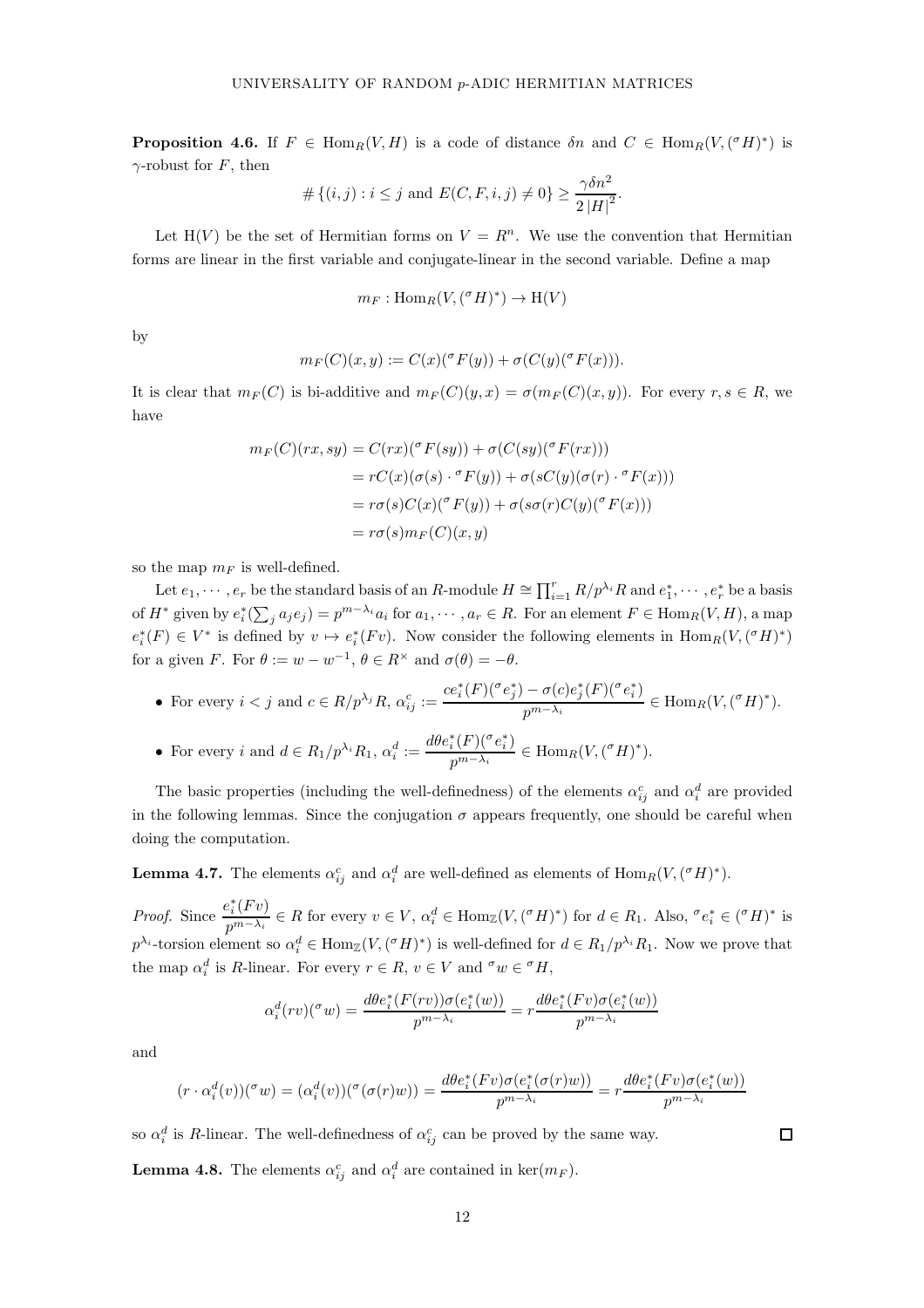*Proof.* For every  $x, y \in V$ , we have

$$
m_F(\alpha_{ij}^c)(x, y) = \alpha_{ij}^c(x)({^\sigma}F(y)) + \sigma(\alpha_{ij}^c(y)({^\sigma}F(x)))
$$
  
= 
$$
\frac{ce_i^*(Fx)\sigma(e_j^*(Fy)) - \sigma(c)e_j^*(Fx)\sigma(e_i^*(Fy))}{p^{m-\lambda_i}}
$$
  
+ 
$$
\sigma\left(\frac{ce_i^*(Fy)\sigma(e_j^*(Fx)) - \sigma(c)e_j^*(Fy)\sigma(e_i^*(Fx))}{p^{m-\lambda_i}}\right)
$$
  
= 0

and

$$
m_F(\alpha_i^d)(x, y) = \alpha_i^d(x)({^\sigma}F(y)) + \sigma(\alpha_i^d(y)({^\sigma}F(x)))
$$
  
= 
$$
\frac{d\theta e_i^*(Fx)\sigma(e_i^*(Fy))}{p^{m-\lambda_i}} + \sigma\left(\frac{d\theta e_i^*(Fy)\sigma(e_i^*(Fx))}{p^{m-\lambda_i}}\right)
$$
  
= 0,

<span id="page-12-0"></span>where the last equality follows from the facts that  $\sigma(d) = d$  and  $\sigma(\theta) = -\theta$ .

 $\Box$ 

**Lemma 4.9.** If  $FV = H$ , then  $\sum_{i < j} \alpha_{ij}^{c_{ij}} + \sum_{i} \alpha_{i}^{d_{i}} = 0$  if and only if each  $c_{ij}$  and  $d_{i}$  is zero.

*Proof.* Assume that  $\alpha := \sum_{i < j} \alpha_{ij}^{c_{ij}} + \sum_{i} \alpha_{i}^{d_{i}}$  is zero. Choose  $x_1, \dots, x_r \in V$  such that  $Fx_i = e_i$ for each *i*. For every  $1 \le t \le r$ , we have

$$
\alpha(x_t) = \sum_{i < t} \alpha_{it}^{c_{it}}(x_t) + \sum_{t < j} \alpha_{tj}^{c_{tj}}(x_t) + \alpha_t^{d_t}(x_t)
$$
\n
$$
= -\sum_{i < t} \sigma(c_{it}) p^{\lambda_i - \lambda_t} (\sigma e_i^*) + d_t \theta(\sigma e_i^*) + \sum_{t < j} c_{tj} (\sigma e_j^*)
$$
\n
$$
= 0.
$$

The order of  $\sigma e_j^*$  in  $({}^{\sigma}H)^*$  is  $p^{\lambda_j}$  so  $c_{tj} = 0$  for all  $t < j$ . Since  $\theta$  is a unit in R, we also have  $d_t = 0$ for all  $t$ . П

**Definition 4.10.** An element  $C \in \text{Hom}_R(V, (^\sigma H)^*)$  is called special if  $C = \sum_{i < j} \alpha_{ij}^{c_{ij}} + \sum_i \alpha_i^{d_i}$ for some  $c_{ij} \in R/p^{\lambda_j}R$  and  $d_i \in R_1/p^{\lambda_i}R_1$ .

For a special C, we have  $E(C, F, i, j) = m_F(C)(v_j, v_i) = 0$  for every  $i \leq j$  by Lemma [4.8](#page-11-0) so  $p_F(C) = 1$ . Moreover, Lemma [4.9](#page-12-0) implies that the number of special C is

$$
\prod_{i < j} |R/p^{\lambda_j} R| \times \prod_i |R_1/p^{\lambda_i} R_1| = p^{\sum_{i=1}^r (2i-1)\lambda_i}
$$

when  $FV = H$ . An important point is that this number coincides with the moment appears in Theorem [2.4\(](#page-6-0)1). The next proposition, which is an analogue of [\[13,](#page-20-3) Lemma 3.7], tells us that if  $C$ is not special, it is not even close to ker $(m_F)$ .

<span id="page-12-1"></span>**Proposition 4.11.** If  $F \in \text{Hom}_R(V, H)$  is a code of distance  $\delta n$  and  $C \in \text{Hom}_R(V, ({}^{\sigma}H)^*)$  is not special, then

$$
# \{(i, j) : i \leq j \text{ and } E(C, F, i, j) \neq 0\} \geq \frac{\delta n}{2}.
$$

*Proof.* Let  $\eta := \{(i, j) : i \leq j \text{ and } E(C, F, i, j) \neq 0\}$  and  $\nu$  be the set of all i and j that appear in an  $(i, j) \in \eta$ . Suppose that there exists a non-special C such that  $|\eta| < \frac{\delta n}{2}$  (so  $|\nu| < \delta n$ ). Since F is a code of distance  $\delta n$ , we can find  $\tau \in [n] \setminus \nu$  such that  $|\tau| = r$  and  $FV_\tau = H$ .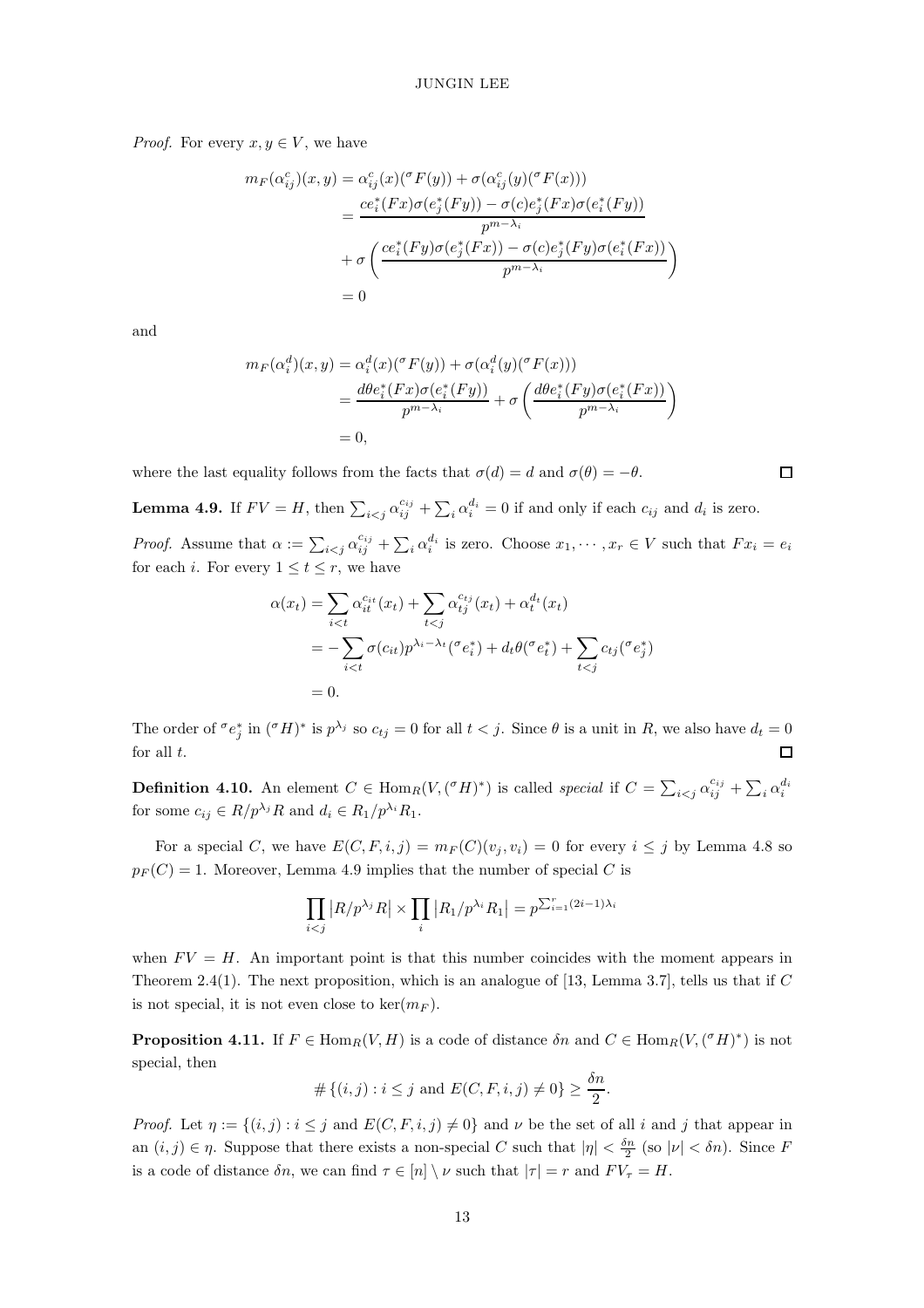For  $w_i \in V_\tau$  such that  $Fw_i = e_i$ , one can show that  $w_1, \dots, w_r$  generate  $V_\tau$  as in the proof of [\[13,](#page-20-3) Lemma 3.6]. Let  $\tau = {\tau_1, \cdots, \tau_r}$   $(\tau_1 < \cdots < \tau_r)$  and define

$$
z_i := \begin{cases} v_i & (i \notin \tau) \\ w_j & (i = \tau_j \in \tau) \end{cases}.
$$

Then  $z_1, \dots, z_n$  is a basis of V. Denote its dual basis by  $z_1^*, \dots, z_n^*$ .

Let  $Z_1(V)$  and  $Z_2(V)$  be (additive) subgroups of  $H(V)$  defined by

$$
Z_1(V) := \{ f \in H(V) : f(x, y) = 0 \text{ for all } x \in V, y \in V_\tau \},
$$
  

$$
Z_2(V) := \{ f \in H(V) : f(x, y) = 0 \text{ for all } x, y \in V_\tau \} \supset Z_1(V)
$$

and let  $H_i(V) := H(V)/Z_i(V)$  for  $i = 1, 2$ . Also the map  $m_F^i : Hom_R(V, ({}^{\sigma}H)^*) \to H_i(V)$  is defined by the composition of  $m_F$  and the projection  $H(V) \to H_i(V)$ . If  $i \in \tau$  or  $j \in \tau$ , then  $m_F(C)(v_j, v_i) = E(C, F, i, j) = 0$ . This shows that  $m_F(C) \in Z_1(V)$  and  $m_F^1(C) = 0$ . To prove the contradiction, it is enough to show that every  $C \in \text{ker}(m_F^1)$  is special, or equivalently the inequality

$$
\left| \text{im}(m_F^1) \right| = \frac{\left| \text{Hom}_R(V, (^\sigma H)^*) \right|}{\left| \text{ker}(m_F^1) \right|} \le \frac{\left| \text{Hom}_R(V, (^\sigma H)^*) \right|}{\left| \text{special } C \right|} = p^{\sum_{i=1}^r (2n - 2i + 1)\lambda_i}
$$
(19)

is actually an equality.

• For each  $1 \leq i < j \leq n$  and  $c \in R$ , there exists  $f_{ij}^c = f_{ji}^{\sigma(c)} \in H(V)$  such that

$$
f_{ij}^c(z_{i'}, z_{j'}) = \begin{cases} c & ((i', j') = (i, j)) \\ \sigma(c) & ((i', j') = (j, i)) \\ 0 & (\text{otherwise}) \end{cases}
$$

for every i' and j'. Similarly, for each  $1 \leq i \leq n$  and  $d \in R_1$ , there exists  $g_i^d \in H(V)$  such that

$$
g_i^d(z_{i'}, z_{j'}) = \begin{cases} d & ((i', j') = (i, i)) \\ 0 & (\text{otherwise}) \end{cases}
$$

• For  $c \in R$  and  $1 \leq b \leq a \leq r$ ,

$$
m_F(cz_{\tau_a}^* \otimes \sigma e_b^*)(z_{\tau_i}, z_{\tau_j}) = (c\delta_{ai}\sigma e_b^*)(\sigma e_j) + \sigma((c\delta_{aj}\sigma e_b^*)(\sigma e_i))
$$
  
=  $p^{m-\lambda_b}(c\delta_{ai}\delta_{bj} + \sigma(c)\delta_{aj}\delta_{bi})$ 

so

$$
m_F^2(cz_{\tau_a}^* \otimes \sigma e_b^*) = \begin{cases} p^{m-\lambda_b} f_{\tau_b \tau_a}^{\sigma(c)} & (b < a) \\ p^{m-\lambda_b} g_{\tau_b}^{c+\sigma(c)} & (b = a) \end{cases}
$$

as elements in H<sub>2</sub>(V). Since each element of  $R_1$  can be expressed by  $c + \sigma(c)$  for some  $c \in R$ , the image of  $m_F^2$  contains every element of  $H_2(V)$  of the form

$$
f = \sum_{i < j} p^{m - \lambda_i} f_{\tau_i \tau_j}^{c_{ij}} + \sum_i p^{m - \lambda_i} g_{\tau_i}^{d_i}
$$

where  $c_{ii} \in R$  and  $d_i \in R_1$ . As in the proof of Lemma [4.9,](#page-12-0) one can deduce that the number of such f in  $H_2(V)$  is  $\prod_{i < j} p^{2\lambda_i} \cdot \prod_i p^{\lambda_i} = p^{\sum_{i=1}^r (2r-2i+1)\lambda_i}$ . Therefore we have

<span id="page-13-0"></span>
$$
\left|\operatorname{im}(m_F^2)\right| \ge p^{\sum_{i=1}^r (2r-2i+1)\lambda_i}.\tag{20}
$$

<span id="page-13-1"></span>.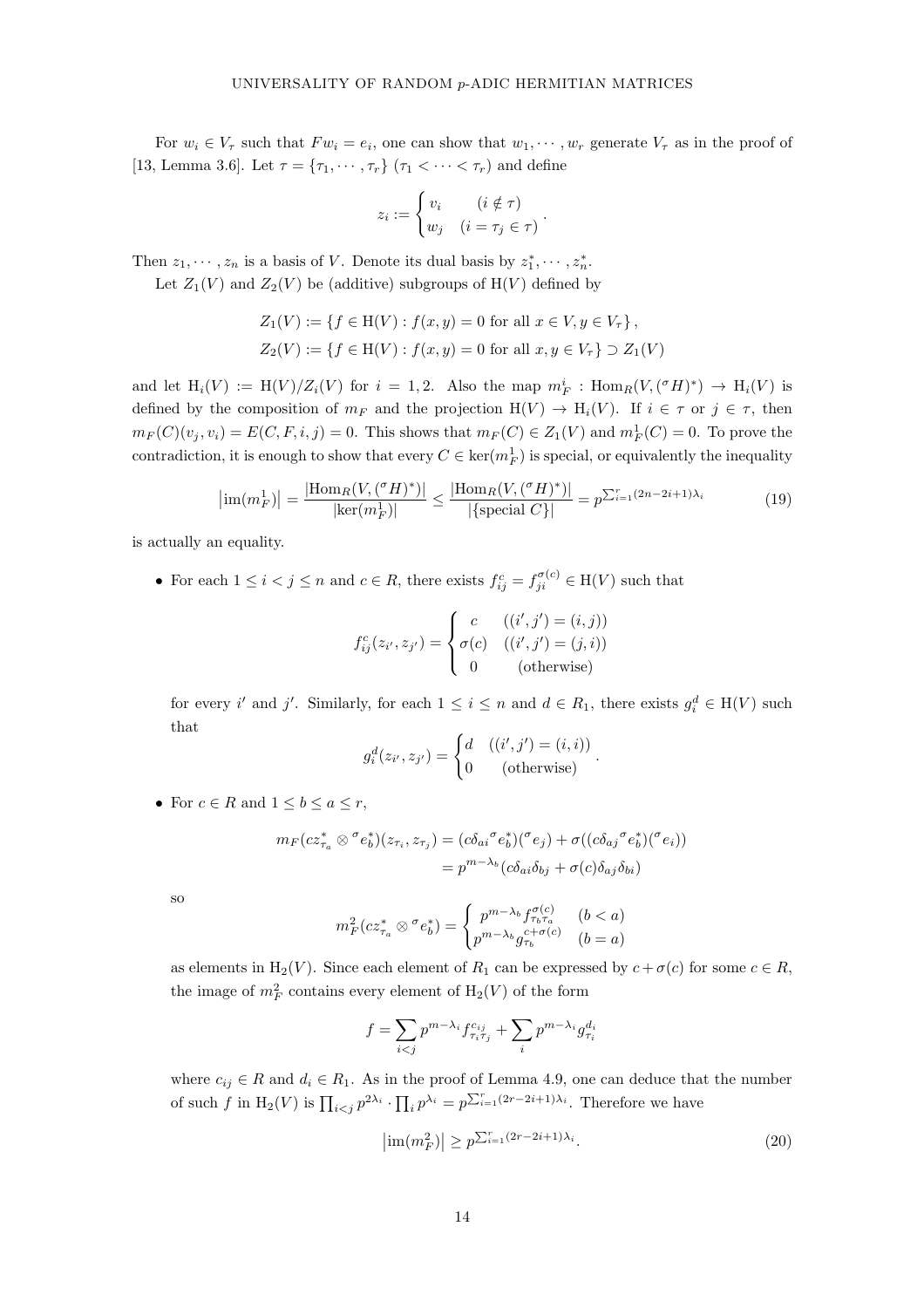• For  $\ell \notin \tau$ ,  $c \in R$  and  $1 \leq b \leq r$ ,

$$
m_F(c z_\ell^* \otimes \sigma e_b^*)(z_i, z_{\tau_j}) = c p^{m - \lambda_b} \delta_{\ell i} \delta_{bj}
$$

so

$$
m_F^1(c z_\ell^* \otimes \sigma e_b^*) = p^{m-\lambda_b} f_{\ell \tau_b}^c
$$

as elements in  $H_1(V)$ . Let S be the set of the elements of  $H_1(V)$  of the form

<span id="page-14-4"></span>
$$
f = \sum_{\ell \notin \tau} \sum_b p^{m - \lambda_b} f_{\ell \tau_b}^{c_{\ell b}}
$$

for some  $c_{\ell b} \in R$ . Then  $|S| = p^{\sum_{i=1}^{r} 2(n-r)\lambda_i}$  and S is contained in the kernel of the surjective homomorphism  $\text{im}(m_F^1) \to \text{im}(m_F^2)$ , which implies that

$$
\left| \text{im}(m_F^1) \right| \ge p^{\sum_{i=1}^r 2(n-r)\lambda_i} \left| \text{im}(m_F^2) \right|.
$$
 (21)

By the equations [\(20\)](#page-13-0) and [\(21\)](#page-14-4), the inequality [\(19\)](#page-13-1) should be an equality. This finishes the proof.  $\Box$ 

<span id="page-14-2"></span>The arguments in [\[13,](#page-20-3) Section 4-6] can be directly applied to our case. The following theorem can be deduced from the equations [\(15\)](#page-9-3) and [\(18\)](#page-10-1) with Proposition [4.6](#page-10-2) and [4.11.](#page-12-1)

**Theorem 4.12.** The equation [\(12\)](#page-6-1) holds for every sequence of  $\varepsilon$ -balanced matrices  $(X_n)_{n\geq 1}$ .

<span id="page-14-1"></span>Combining the above theorem with Theorem [3.3,](#page-8-1) we obtain the universality for the distribution of the cokernel of random  $p$ -adic unramified Hermitian matrices.

<span id="page-14-3"></span>**Theorem 4.13.** Assume that  $K/\mathbb{Q}_p$  is unramified. Then for every sequence of  $\varepsilon$ -balanced matrices  $(X_n)_{n>1}$   $(X_n \in H_n(\mathcal{O}))$ , the limiting distribution of  $cok(X_n)$  is given by the equation [\(9\)](#page-4-1).

# 5. Universality of the cokernel: the ramified case

In this section, we assume that  $K/\mathbb{Q}_p$  is ramified. We say  $K/\mathbb{Q}_p$  is of type II if  $p = 2$  and  $K = \mathbb{Q}_2(\sqrt{1+2u})$  for some  $u \in \mathbb{Z}_2^{\times}$ . Otherwise we say  $K/\mathbb{Q}_p$  is of type I. By the choice of the uniformizer  $\pi$  in Section [1.2,](#page-1-1) we have  $\sigma(\pi) = -\pi$  if  $K/\mathbb{Q}_p$  is of type I and  $\sigma(\pi) = 2 - \pi$  if  $K/\mathbb{Q}_p$ is of type II. Let H be a finite O-module of type  $\lambda = (\lambda_1 \geq \cdots \geq \lambda_r)$ . Define the rings R, R<sub>1</sub>, R<sub>2</sub> and the map  $T \in \text{Hom}_{\mathbb{Z}}(R, R_1)$  as follow.

- If  $K/\mathbb{Q}_p$  is of type I, choose an integer  $m>1$  such that  $\pi^{2m-1}H=0$ . Define  $R=\mathcal{O}/\pi^{2m-1}\mathcal{O}$ ,  $R_1 = \mathbb{Z}/p^m\mathbb{Z}$  and  $R_2 = \mathbb{Z}/p^{m-1}\mathbb{Z}$ . Every element of R is uniquely expressed as  $x + \pi y$  for some  $x \in R_1$  and  $y \in R_2$ . Define the map  $T \in \text{Hom}_{\mathbb{Z}}(R, R_1)$  by  $T(x + \pi y) = x$ .
- If  $K/\mathbb{Q}_p$  is of type II, choose an integer  $m > 0$  such that  $\pi^{2m}H = 0$ . Define  $R = \mathcal{O}/\pi^{2m}\mathcal{O}$ and  $R_1 = R_2 = \mathbb{Z}/p^m\mathbb{Z}$ . Every element of R is uniquely expressed as  $x + \pi y$  for some  $x \in R_1$ and  $y \in R_2$ . Define the map  $T \in \text{Hom}_{\mathbb{Z}}(R, R_1)$  by  $T(x + \pi y) = x + y$ .

For both cases, we have  $x + \sigma(x) = 2T(x)$  for every  $x \in R$ . This shows that it is natural to replace the trace map in Section [4](#page-9-1) by the map  $T$ .

<span id="page-14-0"></span>For  $X \in H_n(\mathcal{O})$ , denote  $X_{ij} = Y_{ij} + \pi Z_{ij}$  for  $Y_{ij}, Z_{ij} \in \mathbb{Z}_p$ . Similarly, for  $X \in H_n(R)$ , denote  $X_{ij} = Y_{ij} + \pi Z_{ij}$  for  $Y_{ij} \in R_1$  and  $Z_{ij} \in R_2$ . Define V, W,  $v_i$ ,  $w_i$ ,  $v_i^*$  and  $w_i^*$  and identify them as in Section [4.](#page-9-1)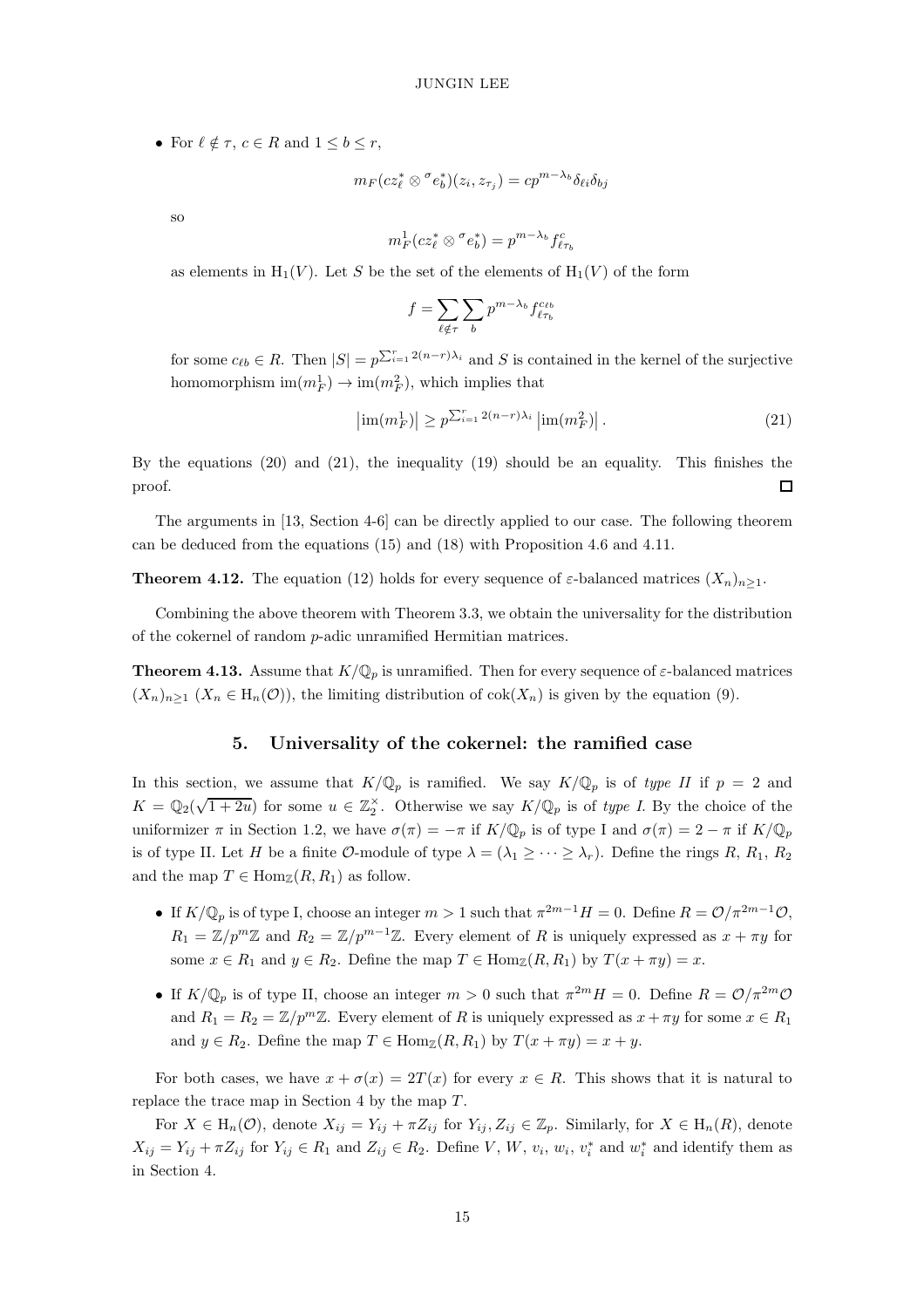**Definition 5.1.** A random matrix  $X \in H_n(\mathcal{O})$  (or  $X \in H_n(R)$ ) is  $\varepsilon$ -balanced if the  $n^2$  elements  $Y_{ij}$   $(i \leq j)$ ,  $Z_{ij}$   $(i < j)$  are independent and  $\varepsilon$ -balanced.

**Remark 5.2.** Let  $\pi'$  be a uniformizer of K. Then  $\pi' \equiv u\pi \pmod{\pi^2}$  for some  $u \in \mathbb{Z}_p^{\times}$ . For random elements  $x, y \in \mathbb{Z}_p$ , we have  $x + y\pi' = x' + y'\pi$  for some  $x', y' \in \mathbb{Z}_p$  such that  $x \equiv x' \pmod{p}$  and  $uy \equiv y' \pmod{p}$  so x and y are  $\varepsilon$ -balanced if and only if x' and y' are  $\varepsilon$ -balanced. Therefore the above definition is independent of our choice of the uniformizer  $\pi$ .

For an  $\varepsilon$ -balanced  $X_0 \in H_n(\mathcal{O})$ , its reduction  $X \in H_n(R)$  is also  $\varepsilon$ -balanced and we have

$$
\mathbb{E}(\#\operatorname{Sur}_{\mathcal{O}}(\operatorname{cok}(X_0), H)) = \mathbb{E}(\#\operatorname{Sur}_R(\operatorname{cok}(X), H)) = \sum_{F \in \operatorname{Sur}_R(V, H)} \mathbb{P}(FX = 0).
$$
 (22)

**Lemma 5.3.** Let  $\zeta := \zeta_{p^m}$  be a primitive  $p^m$ -th root of unity. Then we have

$$
1_{FX=0} = \frac{1}{|H|^n} \sum_{C \in \text{Hom}_R(\text{Hom}_R(W,H),R)} \zeta^{T(C(FX))}.
$$

Proof. Following the proof of Lemma [4.2,](#page-9-4) it is enough to show that

<span id="page-15-2"></span>
$$
\frac{1}{p^t} \sum_{r \in R, \pi^t r = 0} \zeta^{T(r)} = 0
$$

for  $t > 0$ . For both types of an extension  $K/\mathbb{Q}_p$ , we have

$$
\frac{1}{p^t} \sum_{r \in R, \pi^t r = 0} \zeta^{T(r)} = \frac{1}{p^s} \sum_{x \in R_1, p^s x = 0} \zeta^x = \frac{1}{p^s} \sum_{x \in \mathbb{Z}/p^s \mathbb{Z}} \zeta^{x}_{p^s} = 0
$$
\n
$$
= \left\lceil \frac{t}{2} \right\rceil > 0.
$$

for  $s$  :

By the above lemma, we have

<span id="page-15-0"></span>
$$
\mathbb{P}(FX = 0) = \mathbb{E}(1_{FX=0}) = \frac{1}{|H|^n} \sum_{C \in \text{Hom}_R(\text{Hom}_R(W, H), R)} \mathbb{E}(\zeta^{T(C(FX))}).
$$
 (23)

Define the maps F and C as in Section [4.](#page-9-1) If  $X \in H_n(R)$ , then  $X_{ji} = \sigma(X_{ij}) = Y_{ij} + \sigma(\pi)Z_{ij}$ . Therefore

<span id="page-15-1"></span>
$$
T(C(FX)) = T(\sum_{i,j} e_{ij} X_{ij})
$$
  
= 
$$
\sum_{i=1}^{n} T(e_{ii} X_{ii}) + \sum_{i < j} T(e_{ij} (Y_{ij} + \pi Z_{ij}) + e_{ji} (Y_{ij} + \sigma(\pi) Z_{ij}))
$$
  
= 
$$
\sum_{i=1}^{n} T(e_{ii}) Y_{ii} + \sum_{i < j} T(e_{ij} + e_{ji}) Y_{ij} + \sum_{i < j} T(e_{ij} \pi + e_{ji} \sigma(\pi)) Z_{ij}
$$
 (24)

for  $e_{ij} := C(v_j)(\sigma F(v_i)) \in R$ . Note that if  $K/\mathbb{Q}_p$  is of type I, then  $T(e_{ij}\pi + e_{ji}\sigma(\pi)) \in pR_1$  so  $T(e_{ij}\pi + e_{ji}\sigma(\pi))Z_{ij}$  is well-defined as an element of  $R_1$  for  $Z_{ij} \in R_2$ . By the equations [\(23\)](#page-15-0) and [\(24\)](#page-15-1), we have

<span id="page-15-3"></span>
$$
\mathbb{P}(FX = 0)
$$
\n
$$
= \frac{1}{|H|^n} \sum_C \left( \prod_i \mathbb{E}(\zeta^{T(e_{ii})Y_{ii}}) \right) \left( \prod_{i < j} \mathbb{E}(\zeta^{T(e_{ij} + e_{ji})Y_{ij}}) \right) \left( \prod_{i < j} \mathbb{E}(\zeta^{T(e_{ij} \pi + e_{ji} \sigma(\pi))Z_{ij}}) \right) \tag{25}
$$
\n
$$
=: \frac{1}{|H|^n} \sum_C p_F(C).
$$

Define  $E(C, F, i, i) := T(e_{ii})$  and  $E(C, F, i, j) := e_{ij} + \sigma(e_{ji})$  for every  $i < j$ .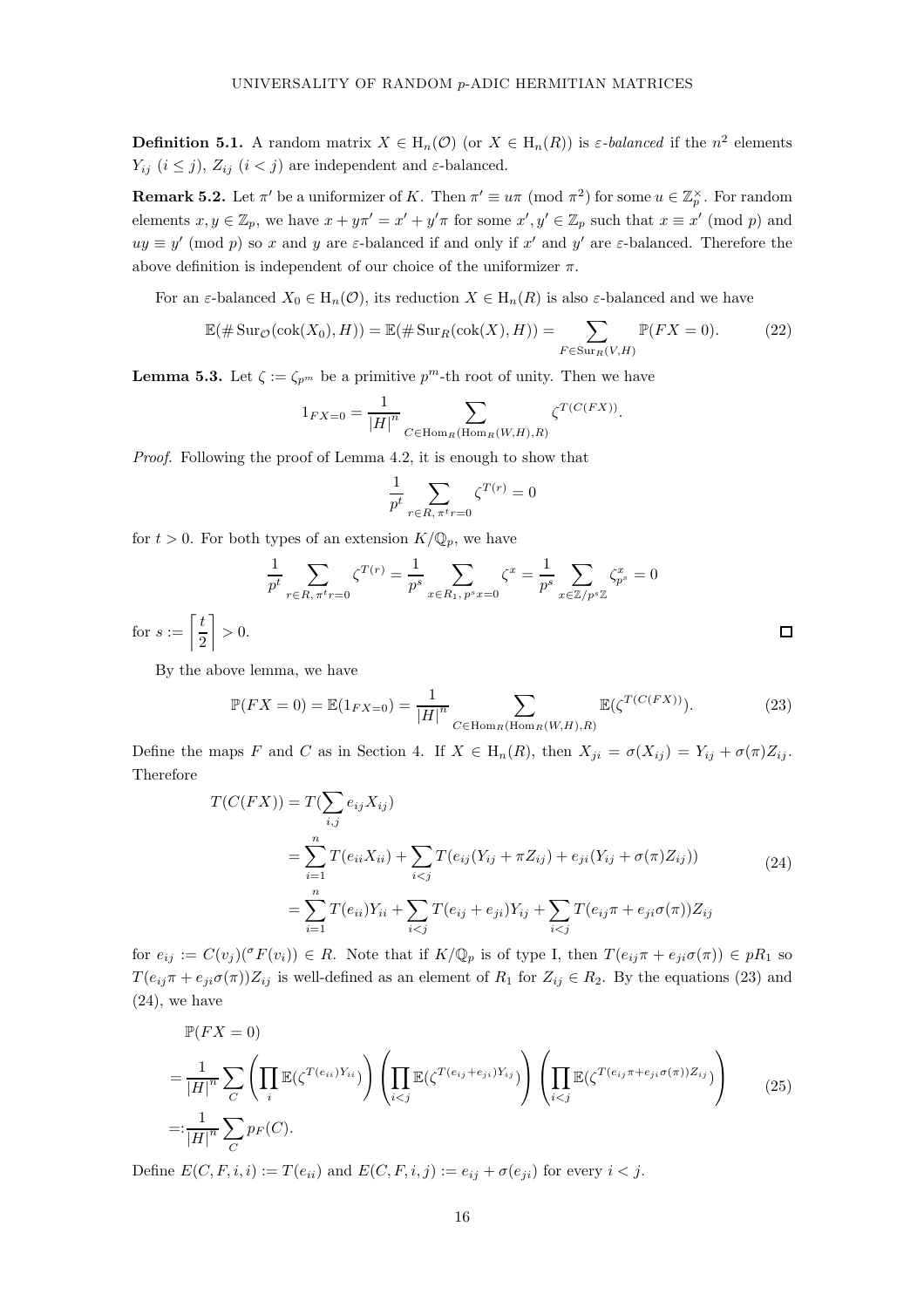**Remark 5.4.** For  $i < j$ , write  $e_{ij} = a + \pi b$  and  $e_{ji} = c + \pi d$  for  $a, c \in R_1$  and  $b, d \in R_2$ .

• Type I:

$$
E(C, F, i, j) = (a + c) + \pi(b - d),
$$
  
\n
$$
T(e_{ij} + e_{ji}) = a + c,
$$
  
\n
$$
T(e_{ij}\pi + e_{ji}\sigma(\pi)) = \pi^2(b - d).
$$

Note that for  $b - d \in R_2$ ,  $\pi^2(b - d)$  is well-defined as an element of  $R_1$ .

• Type II:  $\pi(\pi - 2) = 2u \in R_1$  so  $T(\pi^2) = T(\pi(\pi - 2) + 2\pi) = \pi^2 - 2\pi + 2$ . This implies that

$$
E(C, F, i, j) = (a + c + 2d) + \pi(b - d),
$$
  
\n
$$
T(e_{ij} + e_{ji}) = (a + c + 2d) + (b - d),
$$
  
\n
$$
T(e_{ij}\pi + e_{ji}\sigma(\pi)) = (a + c + 2d) + (\pi^2 - 2\pi + 2)(b - d).
$$

One can check that for both types,

$$
E(C, F, i, j) = 0 \Leftrightarrow T(e_{ij} + e_{ji}) = 0 \text{ and } T(e_{ij}\pi + e_{ji}\sigma(\pi)) = 0.
$$

By [\[13,](#page-20-3) Lemma 4.2], we have  $|p_F(C)| \le \exp(-\frac{\varepsilon N}{n^{2m}})$  $\frac{\partial^2 P}{\partial p^2}$  where N is the number of the nonzero coefficients  $E(C, F, i, j)$ .

Define  $\phi_{F,C}, \phi_{C,F}$  and t as before. Then

$$
t(\phi_{C,F}(v_j), \phi_{F,C}(v_i)) = E(C, F, i, j)
$$

for  $i < j$  and

$$
t(\phi_{C,F}(v_i), \phi_{F,C}(v_i)) = e_{ii} + \sigma(e_{ii}) = 2E(C, F, i, i).
$$

<span id="page-16-0"></span>The next proposition is an analogue of [\[13,](#page-20-3) Lemma 3.5], whose proof is also almost identical.

**Proposition 5.5.** If  $F \in \text{Hom}_R(V, H)$  is a code of distance  $\delta n$  and  $C \in \text{Hom}_R(V, ({}^{\sigma}H)^*)$  is  $\gamma$ -robust for F, then

$$
# \{(i,j) : i \leq j \text{ and } E(C, F, i, j) \neq 0\} \geq \frac{\gamma \delta n^2}{2 |H|^2}.
$$

An element  $f \in H(V)$  is uniquely determined by the values  $f(v_i, v_i)$  for  $1 \leq i \leq j \leq n$ . Define a map

$$
m_F: \operatorname{Hom}_R(V, ({}^\sigma H)^*) \to \operatorname{H}(V)
$$

by

$$
m_F(C)(v_j, v_i) := E(C, F, i, j)
$$

for every  $i \leq j$ . Let  $m' := 2m - 1$  if  $K/\mathbb{Q}_p$  is of type I and  $m' := 2m$  if  $K/\mathbb{Q}_p$  is of type II. Let  $e_1, \dots, e_r$  be the standard basis of an R-module  $H \cong \prod_{i=1}^r R/\pi^{\lambda_i}R$  and  $e_1^*, \dots, e_r^*$  be a basis of  $H^*$  given by  $e_i^*(\sum_j a_j e_j) = \pi^{m'-\lambda_i} a_i$  for  $a_1, \dots, a_r \in R$ . Consider the following elements in  $\text{Hom}_R(V, ({}^{\sigma}H)^*)$  for a given F.

- For every  $i < j$  and  $c \in R/\pi^{\lambda_j}R$ ,  $\alpha_{ij}^c :=$  $ce_i^*(F)(\sigma e_j^*)$  $\frac{1}{\pi^{m'-\lambda_i}}$  –  $\sigma(c)e_j^*(F)(\sigma e_i^*)$  $\frac{\sigma(\pi)^{m'-\lambda_i}}{\sigma(\pi)^{m'-\lambda_i}}$ .
- The definition of  $\alpha_i^d$  depends on the type of  $K/\mathbb{Q}_p$ .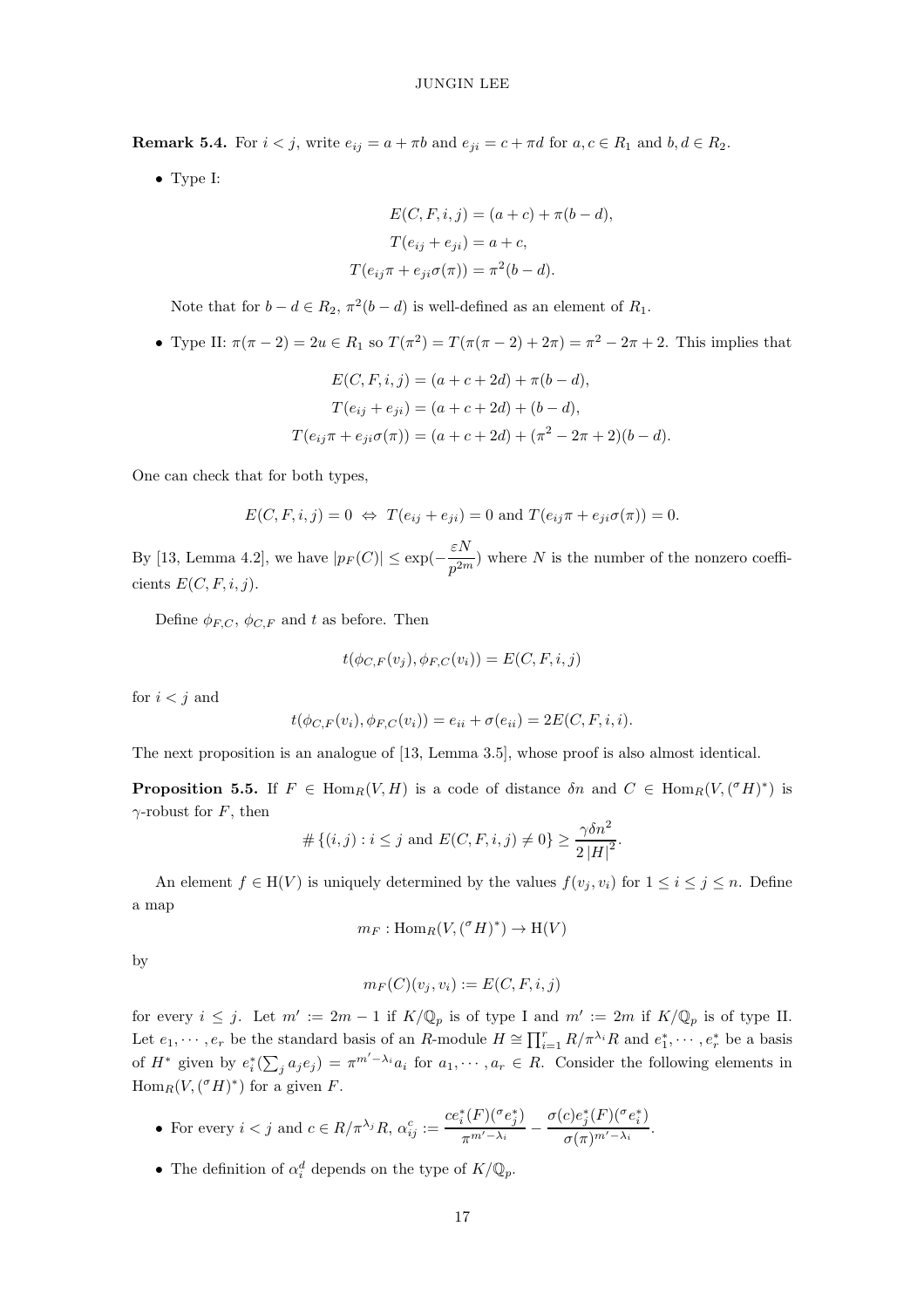$$
- \text{ (Type I) For every } i \text{ and } d \in \mathbb{Z}/p^{\left\lfloor \frac{\lambda_i}{2} \right\rfloor} \mathbb{Z}, \ \alpha_i^d := \frac{d\pi e_i^*(F)^{(\sigma} e_i^*)}{p^{\left\lceil \frac{m'-\lambda_i}{2} \right\rceil}}.
$$
\n
$$
- \text{ (Type II) For every } i \text{ and } d \in \mathbb{Z}/p^{\left\lfloor \frac{\lambda_i}{2} \right\rfloor} \mathbb{Z}, \ \alpha_i^d := \frac{d(1-\pi)e_i^*(F)^{(\sigma} e_i^*)}{p^{\left\lfloor \frac{m'-\lambda_i}{2} \right\rfloor}}.
$$

<span id="page-17-0"></span>As in the proof of Lemma [4.7,](#page-11-1) it is easy to show that  $\alpha_{ij}^c$  and  $\alpha_i^d$  are well-defined. **Lemma 5.6.** The elements  $\alpha_{ij}^c$  and  $\alpha_i^d$  are contained in ker $(m_F)$ .

*Proof.* For every  $1 \leq k < l \leq n$ ,

$$
m_F(\alpha_{ij}^c)(v_l, v_k) = \alpha_{ij}^c(v_l)(\sigma(Fv_k)) + \sigma(\alpha_{ij}^c(v_k)(\sigma(Fv_l)))
$$
  
\n
$$
= \frac{ce_i^*(Fv_l)\sigma(e_j^*(Fv_k))}{\pi^{m'-\lambda_i}} - \frac{\sigma(c)e_j^*(Fv_l)\sigma(e_i^*(Fv_k))}{\sigma(\pi)^{m'-\lambda_i}}
$$
  
\n
$$
+ \sigma\left(\frac{ce_i^*(Fv_k)\sigma(e_j^*(Fv_l))}{\pi^{m'-\lambda_i}} - \frac{\sigma(c)e_j^*(Fv_k)\sigma(e_i^*(Fv_l))}{\sigma(\pi)^{m'-\lambda_i}}\right)
$$
  
\n= 0.

Since  $\pi + \sigma(\pi) = 0$  for type I and  $(1 - \pi) + \sigma(1 - \pi) = 0$  for type II,  $m_F(\alpha_i^d)(v_i, v_k) = 0$  for both types.

For every  $1 \leq k \leq n$ ,

$$
m_F(\alpha_{ij}^c)(v_k, v_k) = T\left(\frac{ce_i^*(Fv_k)\sigma(e_j^*(Fv_k))}{\pi^{m'-\lambda_i}} - \frac{\sigma(c)e_j^*(Fv_k)\sigma(e_i^*(Fv_k))}{\sigma(\pi)^{m'-\lambda_i}}\right)
$$
  
\n
$$
= T(u - \sigma(u)) \quad (u = \frac{ce_i^*(Fv_k)\sigma(e_j^*(Fv_k))}{\pi^{m'-\lambda_i}})
$$
  
\n
$$
= 0,
$$
  
\n
$$
m_F(\alpha_i^d)(v_k, v_k) = \frac{de_i^*(Fv_k)\sigma(e_i^*(Fv_k))}{\pi^{\frac{m'-\lambda_i}{2}}}T(\pi) = 0 \quad \text{(type I)},
$$
  
\n
$$
m_F(\alpha_i^d)(v_k, v_k) = \frac{de_i^*(Fv_k)\sigma(e_i^*(Fv_k))}{\pi^{\frac{m'-\lambda_i}{2}}}T(1 - \pi) = 0 \quad \text{(type II)}.
$$

 $\Box$ 

<span id="page-17-1"></span>**Lemma 5.7.** If  $FV = H$ , then  $\sum_{i < j} \alpha_{ij}^{c_{ij}} + \sum_{i} \alpha_{i}^{d_{i}} = 0$  if and only if each  $c_{ij}$  and  $d_{i}$  is zero.

*Proof.* Assume that  $\alpha := \sum_{i < j} \alpha_{ij}^{c_{ij}} + \sum_{i} \alpha_{i}^{d_{i}}$  is zero. Choose  $x_1, \dots, x_r \in V$  such that  $Fx_i = e_i$ for each *i*. For each  $1 \le t \le r$ , we have

$$
\alpha(x_t) = \sum_{i < t} \alpha_{it}^{c_{it}}(x_t) + \sum_{t < j} \alpha_{tj}^{c_{tj}}(x_t) + \alpha_t^{d_t}(x_t)
$$
\n
$$
= \begin{cases}\n-\sum_{i < t} \frac{\sigma(c_{it})\pi^{m'-\lambda_t}}{\sigma(\pi)^{m'-\lambda_t}} (\sigma e_i^*) + \frac{d_t\pi^{m'-\lambda_t+1}}{\pi^{m'-\lambda_t-1}} (\sigma e_i^*) + \sum_{t < j} c_{tj} (\sigma e_j^*) \qquad \text{(type I)} \\
-\sum_{i < t} \frac{\sigma(c_{it})\pi^{m'-\lambda_t}}{\sigma(\pi)^{m'-\lambda_t}} (\sigma e_i^*) + \frac{d_t(1-\pi)^{m'-\lambda_t}}{\pi^{m'-\lambda_t}} (\sigma e_i^*) + \sum_{t < j} c_{tj} (\sigma e_j^*) \qquad \text{(type II)} \\
= 0.\n\end{cases}
$$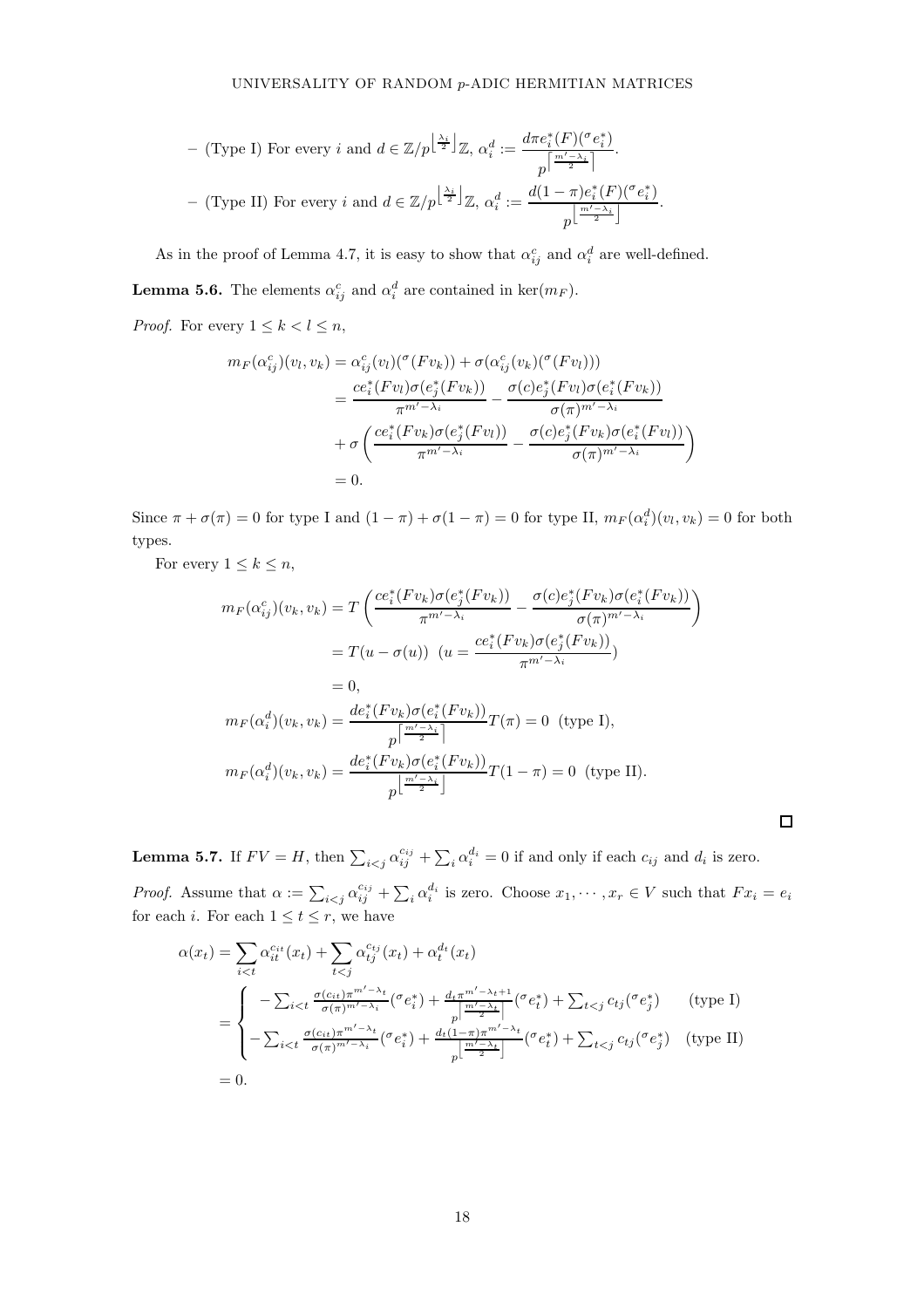This implies that  $c_{tj} = 0$  for all  $t < j$ . If  $K/\mathbb{Q}_p$  is of type I, then

$$
\frac{d_t \pi^{m'-\lambda_t+1}}{p^{\left\lceil \frac{m'-\lambda_t}{2} \right\rceil}} \left( \sigma e_t^* \right) = 0 \text{ in } (\sigma H)^*
$$
\n
$$
\Leftrightarrow 2v_p(d_t) + ((2m-1) - \lambda_t + 1) - 2\left\lceil \frac{2m-1-\lambda_t}{2} \right\rceil \ge \lambda_t
$$
\n
$$
\Leftrightarrow v_p(d_t) \ge \lambda_t + \left\lceil -\frac{\lambda_t + 1}{2} \right\rceil = \left\lfloor \frac{\lambda_t}{2} \right\rfloor
$$

 $(v_p(d_t)$  denotes the exponent of p in  $d_t$ ) so  $d_t = 0$ . Similarly, if  $K/\mathbb{Q}_p$  is of type II, then

$$
\frac{d_t(1-\pi)\pi^{m'-\lambda_t}}{p^{\left\lfloor\frac{m'-\lambda_t}{2}\right\rfloor}}({}^{\sigma}e_t^*) = 0 \text{ in } ({}^{\sigma}H)^*
$$
  

$$
\Leftrightarrow 2v_p(d_t) + (2m - \lambda_t) - 2\left\lfloor\frac{2m - \lambda_t}{2}\right\rfloor \ge \lambda_t
$$
  

$$
\Leftrightarrow v_p(d_t) \ge \lambda_t + \left\lfloor-\frac{\lambda_t}{2}\right\rfloor = \left\lfloor\frac{\lambda_t}{2}\right\rfloor
$$

so  $d_t = 0$ .

**Definition 5.8.** An element  $C \in \text{Hom}_R(V, (^\sigma H)^*)$  is called *special* if C is of the form  $\sum_{i < j} \alpha_{ij}^{c_{ij}}$  +  $\sum_i \alpha_i^{d_i}$  for some  $c_{ij} \in R/\pi^{\lambda_j}R$  and  $d_i \in \mathbb{Z}/p^{\left\lfloor \frac{\lambda_i}{2} \right\rfloor} \mathbb{Z}$ .

For a special C, we have  $E(C, F, i, j) = m_F(C)(v_j, v_i) = 0$  for every  $i \leq j$  by Lemma [5.6](#page-17-0) so  $p_F(C) = 1$ . Moreover, Lemma [5.7](#page-17-1) implies that the number of special C is

$$
\prod_{i < j} |R / \pi^{\lambda_j} R| \times \prod_i \left| \mathbb{Z}/p^{\left\lfloor \frac{\lambda_i}{2} \right\rfloor} \mathbb{Z} \right| = p^{\sum_{i=1}^r \left( (i-1)\lambda_i + \left\lfloor \frac{\lambda_i}{2} \right\rfloor \right)}
$$

<span id="page-18-1"></span>when  $FV = H$ . This number coincides with the moment appears in Theorem [2.4\(](#page-6-0)2). Now we prove that for a non-special C, there are linearly many non-zero coefficients  $E(C, F, i, j)$ .

**Proposition 5.9.** If  $F \in \text{Hom}_R(V, H)$  is a code of distance  $\delta n$  and  $C \in \text{Hom}_R(V, ({}^{\sigma}H)^*)$  is not special, then

$$
# \{(i, j) : i \leq j \text{ and } E(C, F, i, j) \neq 0\} \geq \frac{\delta n}{2}.
$$

Proof. Following the proof of Proposition [4.11,](#page-12-1) it reduces to show that the inequality

$$
\left|\operatorname{im}(m_F^1)\right| \le \frac{\left|\operatorname{Hom}_R(V, ({}^{\sigma}H)^*)\right|}{|\{\operatorname{special } C\}|} = p^{\sum_{i=1}^r \left((n-i)\lambda_i + \left\lceil \frac{\lambda_i}{2} \right\rceil\right)}\tag{26}
$$

is actually an equality. Define  $f_{ij}^c = f_{ji}^{\sigma(c)}$   $(c \in R)$  and  $g_i^d$   $(d \in R_1)$  as before.

• For  $c \in R$  and  $1 \leq b \leq a \leq r$ ,

$$
m_F(c z_{\tau_a}^* \otimes \sigma e_b^*)(z_{\tau_i}, z_{\tau_j}) = \begin{cases} c \delta_{ai} \delta_{bj} \sigma(\pi)^{m'-\lambda_b} + \sigma(c) \delta_{aj} \delta_{bi} \pi^{m'-\lambda_b} & (i < j) \\ T(c \delta_{ai} \delta_{bi} \sigma(\pi)^{m'-\lambda_b}) & (i = j) \end{cases}
$$

so

$$
m_F^2(cz_{\tau_a}^* \otimes \sigma e_b^*) = \begin{cases} f_{\tau_b \tau_a}^{\pi^{m'-\lambda_b} \sigma(c)} & (b < a) \\ g_{\tau_b}^{T(\pi^{m'-\lambda_b} \sigma(c))} & (b = a) \end{cases}
$$

<span id="page-18-0"></span> $\Box$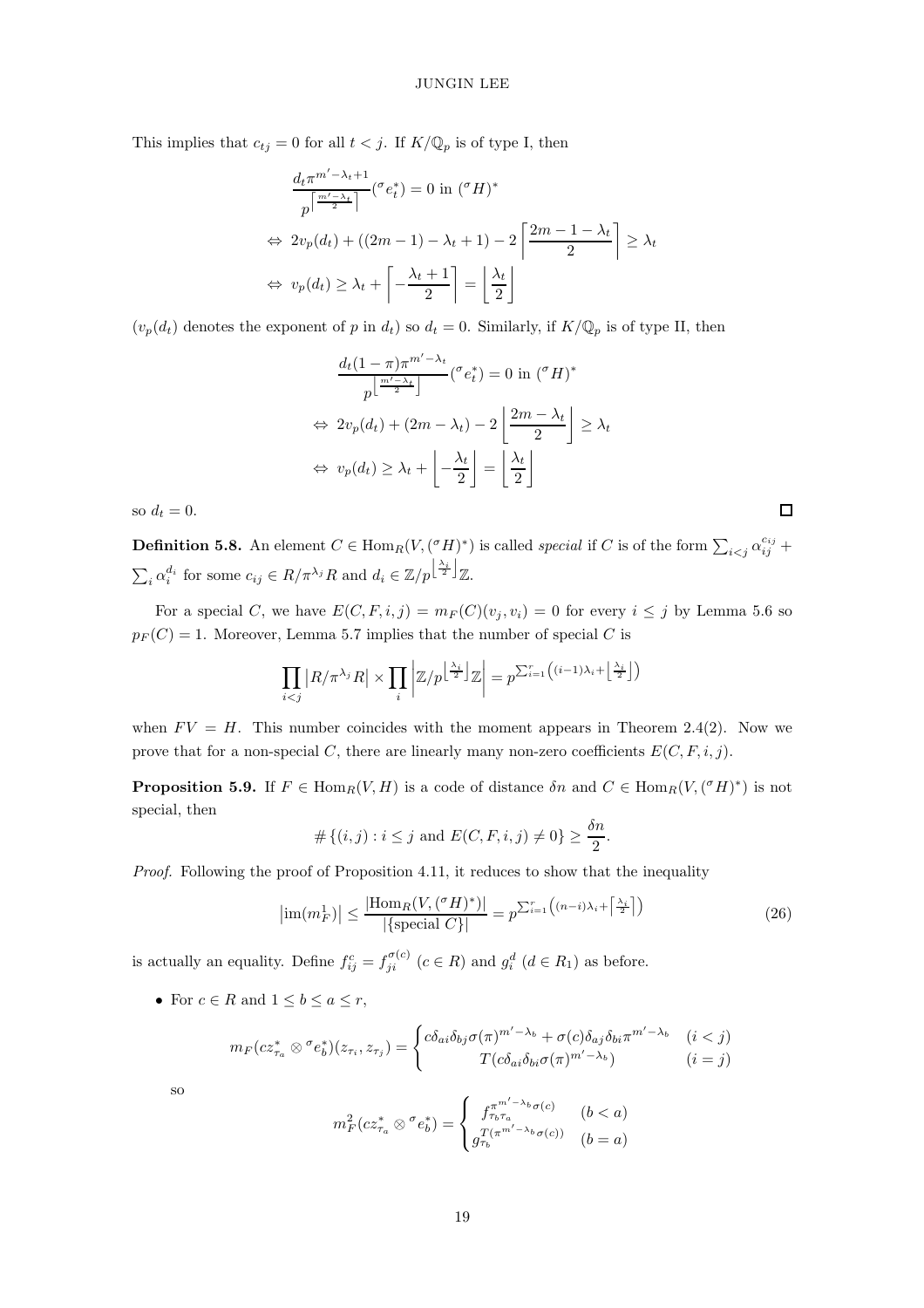as elements in  $H_2(V)$ . Since we have

$$
\left\{T(\pi^{m'-\lambda_b}\sigma(c)):c\in R\right\}=\begin{cases}p^{\left\lceil\frac{m'-\lambda_b}{2}\right\rceil}R_1=p^{m-\left\lceil\frac{\lambda_b}{2}\right\rceil}R_1\quad\text{(type I)}\\p^{\left\lfloor\frac{m'-\lambda_b}{2}\right\rfloor}R_1=p^{m-\left\lceil\frac{\lambda_b}{2}\right\rceil}R_1\quad\text{(type II)}\end{cases}
$$

the image of  $m_F^2$  contains every element of  $H_2(V)$  of the form

$$
f = \sum_{i < j} f_{\tau_i \tau_j}^{c_{ij}} + \sum_i g_{\tau_i}^{d_i}
$$

where  $c_{ij} \in \pi^{m'-\lambda_i} R$  and  $d_i \in p^{m-\left\lceil \frac{\lambda_i}{2} \right\rceil} R_1$ . The number of such f in  $H_2(V)$  is

<span id="page-19-2"></span>
$$
\prod_{i < j} p^{\lambda_i} \cdot \prod_i p^{\left\lceil \frac{\lambda_i}{2} \right\rceil} = p^{\sum_{i=1}^r \left( (r-i)\lambda_i + \left\lceil \frac{\lambda_i}{2} \right\rceil \right)}.
$$

Therefore we have

$$
\left|\operatorname{im}(m_F^2)\right| \ge p^{\sum_{i=1}^r \left((r-i)\lambda_i + \left\lceil \frac{\lambda_i}{2} \right\rceil\right)}.
$$
\n(27)

,

• For  $\ell \notin \tau$ ,  $c \in R$  and  $1 \leq b \leq r$ ,

$$
m_F(c z_\ell^* \otimes^\sigma e_b^*)(z_i,z_{\tau_j}) = c \sigma(\pi^{m'-\lambda_b}) \delta_{\ell i} \delta_{bj}
$$

so

$$
m_F^1(c z_\ell^* \otimes^\sigma e_b^*) = f_{\tau_b \ell}^{\pi^{m'-\lambda_b} \sigma(c)}
$$

as elements in  $H_1(V)$ . Let S be the set of the elements of  $H_1(V)$  of the form

$$
f = \sum_{\ell \notin \tau} \sum_b f_{\tau_b \ell}^{c_{b\ell}}
$$

for some  $c_{b\ell} \in \pi^{m'-\lambda_b}R$ . Then  $|S| = p^{\sum_{i=1}^{r}(n-r)\lambda_i}$  and S is contained in the kernel of the surjective homomorphism  $\text{im}(m_F^1) \to \text{im}(m_F^2)$ , which implies that

$$
\left|\operatorname{im}(m_F^1)\right| \ge p^{\sum_{i=1}^r (n-r)\lambda_i} \left|\operatorname{im}(m_F^2)\right|.
$$
 (28)

By the equations [\(27\)](#page-19-2) and [\(28\)](#page-19-3), the inequality [\(26\)](#page-18-0) should be an equality.

<span id="page-19-1"></span>Based on the arguments in [\[13,](#page-20-3) Section 4-6], the following theorem can be deduced from the equations [\(22\)](#page-15-2) and [\(25\)](#page-15-3) with Proposition [5.5](#page-16-0) and [5.9.](#page-18-1)

**Theorem 5.10.** The equation [\(13\)](#page-7-1) holds for every sequence of  $\varepsilon$ -balanced matrices  $(X_n)_{n>1}$ .

<span id="page-19-0"></span>Combining the above theorem with Theorem [3.3,](#page-8-1) we obtain the universality for the distribution of the cokernel of random p-adic ramified Hermitian matrices.

**Theorem 5.11.** Assume that  $K/\mathbb{Q}_p$  is ramified. Then for every sequence of  $\varepsilon$ -balanced matrices  $(X_n)_{n\geq 1}$   $(X_n \in H_n(\mathcal{O}))$ , the limiting distribution of  $\text{cok}(X_n)$  is given by the equation [\(10\)](#page-4-2).

# Acknowledgments

The author is supported by a KIAS Individual Grant (MG079601) at Korea Institute for Advanced Study. The author thank Jacob Tsimerman for his helpful comments.

<span id="page-19-3"></span> $\Box$